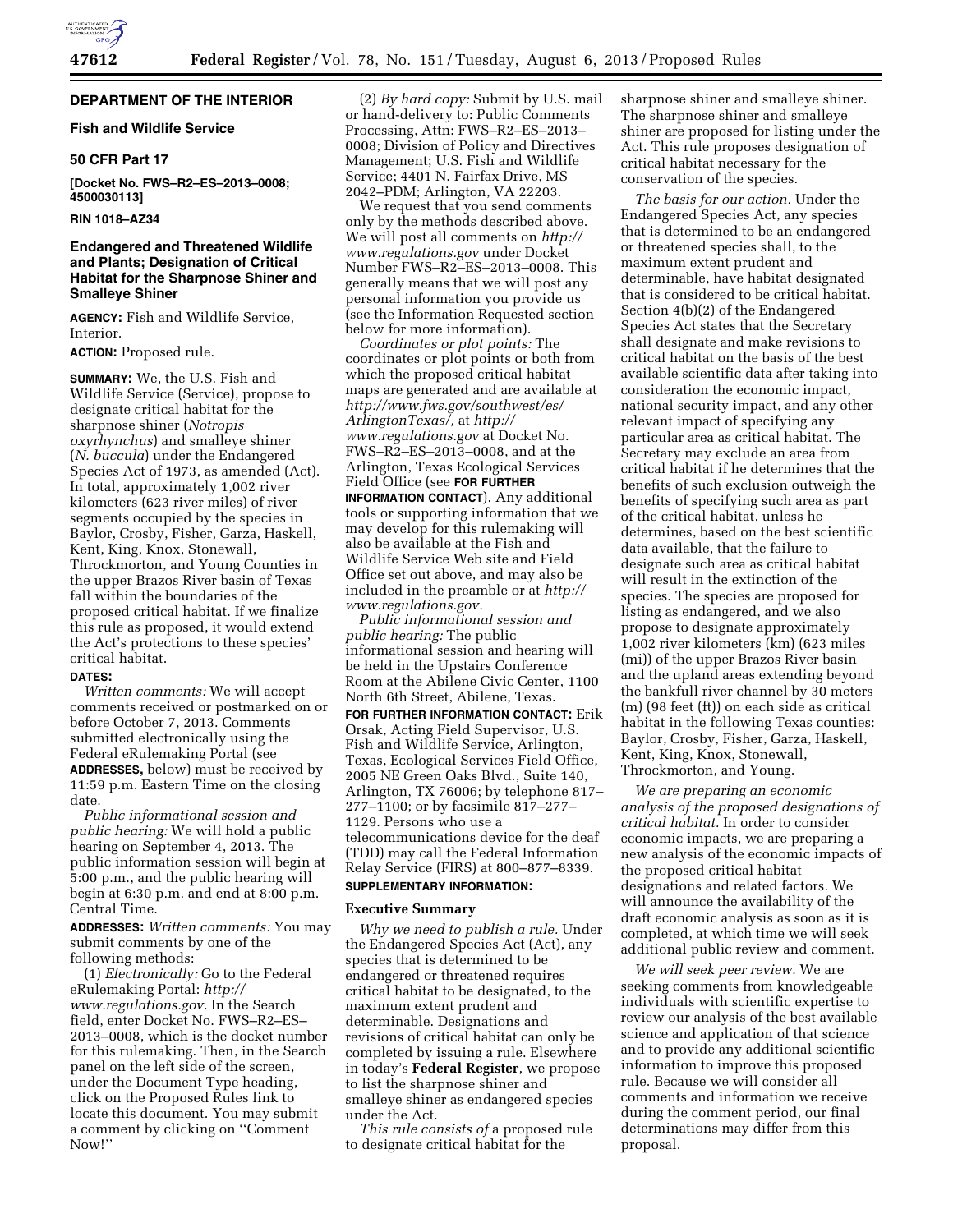# **Information Requested**

#### *Public Comments*

We intend that any final action resulting from this proposed rule will be based on the best scientific and commercial data available and be as accurate and as effective as possible. Therefore, we request comments or information from other concerned governmental agencies, Native American tribes, the scientific community, industry, or any other interested parties concerning this proposed rule. We particularly seek comments concerning:

(1) The reasons why we should or should not designate habitat as ''critical habitat'' under section 4 of the Act (16 U.S.C. 1531 *et seq.*), including whether there are threats to the species from human activity, the degree of which can be expected to increase due to the designation, and whether that increase in threats outweighs the benefit of designation such that the designation of critical habitat may not be prudent.

(2) Specific information on:

(a) The amount and distribution of the sharpnose shiner and smalleye shiner and their habitat;

(b) What areas, that were occupied at the time of listing (or are currently occupied) and that contain features essential to the conservation of the species, should be included in the designation and why;

(c) Special management considerations or protection that may be needed in critical habitat areas we are proposing, including managing for the potential effects of climate change; and

(d) What areas not occupied at the time of listing are essential for the conservation of the species and why.

(3) Land use designations and current or planned activities in the subject areas and their possible impacts of these activities on these species and proposed critical habitat.

(4) Information on the projected and reasonably likely impacts of climate change on the sharpnose shiner and smalleye shiner and proposed critical habitat.

(5) Any probable economic, national security, or other relevant impacts of designating any area that may be included in the final designation; in particular, we seek information on any impacts on small entities or families, and the benefits of including or excluding areas that exhibit these impacts.

(6) Whether any specific areas we are proposing for critical habitat designation should be considered for exclusion under section 4(b)(2) of the Act, and whether the benefits of

potentially excluding any specific area outweigh the benefits of including that area under section 4(b)(2) of the Act.

(7) Whether we could improve or modify our approach to designating critical habitat in any way to provide for greater public participation and understanding or to better accommodate public concerns and comments.

Please include sufficient information with your submission (such as scientific journal articles or other publications) to allow us to verify any scientific or commercial information you include.

You may submit your comments and materials concerning this proposed rule by one of the methods listed in the **ADDRESSES** section. We request that you send comments only by the methods described in the **ADDRESSES** section.

If you submit information via *[http://](http://www.regulations.gov) [www.regulations.gov,](http://www.regulations.gov)* your entire submission—including any personal identifying information—will be posted on the Web site. If your submission is made via a hardcopy that includes personal identifying information, you may request at the top of your document that we withhold this information from public review. However, we cannot guarantee that we will be able to do so. We will post all hardcopy submissions on *[http://www.regulations.gov.](http://www.regulations.gov)* 

Comments and materials we receive, as well as supporting documentation we used in preparing this proposed rule, will be available for public inspection on *<http://www.regulations.gov>* at Docket No. FWS–R2–ES–2013–0008, or by appointment, during normal business hours, at the U.S. Fish and Wildlife Service, Arlington, Texas, Ecological Services Field Office (see **FOR FURTHER INFORMATION CONTACT**).

# *Public Hearing*

Section 4(b)(5) of the Act provides for one or more public hearings on this proposal, if requested. We will hold a public hearing on Wednesday, September 4, 2013. The public information session will begin at 5:00 p.m., and the public hearing will begin at 6:30 p.m. and end at 8:00 p.m. Central Time. The public informational session and hearing will be held in the Upstairs Conference Room at the Abilene Civic Center, 1100 North 6th Street, Abilene, Texas. People needing reasonable accommodation in order to attend and participate in the public hearing should contact Erik Orsak, Field Supervisor, Arlington, Texas, Ecological Services Office, as soon as possible (see **FOR FURTHER INFORMATION CONTACT**).

#### *Peer Review*

In accordance with our joint policy on peer review published in the **Federal** 

**Register** on July 1, 1994 (59 FR 34270), we will seek the expert opinions of at least three appropriate and independent specialists regarding this proposed rule. The purpose of peer review is to ensure that our critical habitat designations are based on scientifically sound data, assumptions, and analyses. We will invite these peer reviewers to comment during this public comment period.

We will consider all comments and information we receive during this comment period on this proposed rule during our preparation of a final determination. Accordingly, the final decision may differ from this proposal.

### **Previous Federal Actions**

All previous Federal actions are described in the proposal to list the sharpnose shiner and smalleye shiner as endangered species under the Act, which is published elsewhere in today's **Federal Register**.

#### **Critical Habitat**

### *Background*

It is our intent to discuss below only those topics directly relevant to the proposed designation of critical habitat for the sharpnose shiner and smalleye shiner. For a thorough assessment of the species' biology and natural history, including limiting factors and species resource needs, please refer to the June 2013 version of the Status Assessment Report for the Sharpnose Shiner and Smalleye Shiner (SSA Report; Service 2013, entire, available online at *[www.regulations.gov](http://www.regulations.gov)* under Docket No. FWS–R2–ES–2013–0008).

Critical habitat is defined in section 3 of the Act as:

(1) The specific areas within the geographical area occupied by the species, at the time it is listed in accordance with the Act, on which are found those physical or biological features:

(a) Essential to the conservation of the species, and

(b) Which may require special management considerations or protection; and

(2) Specific areas outside the geographical area occupied by the species at the time it is listed, upon a determination that such areas are essential for the conservation of the species.

Conservation, as defined under section 3 of the Act, means to use and the use of all methods and procedures that are necessary to bring an endangered or threatened species to the point at which the measures provided pursuant to the Act are no longer necessary. Such methods and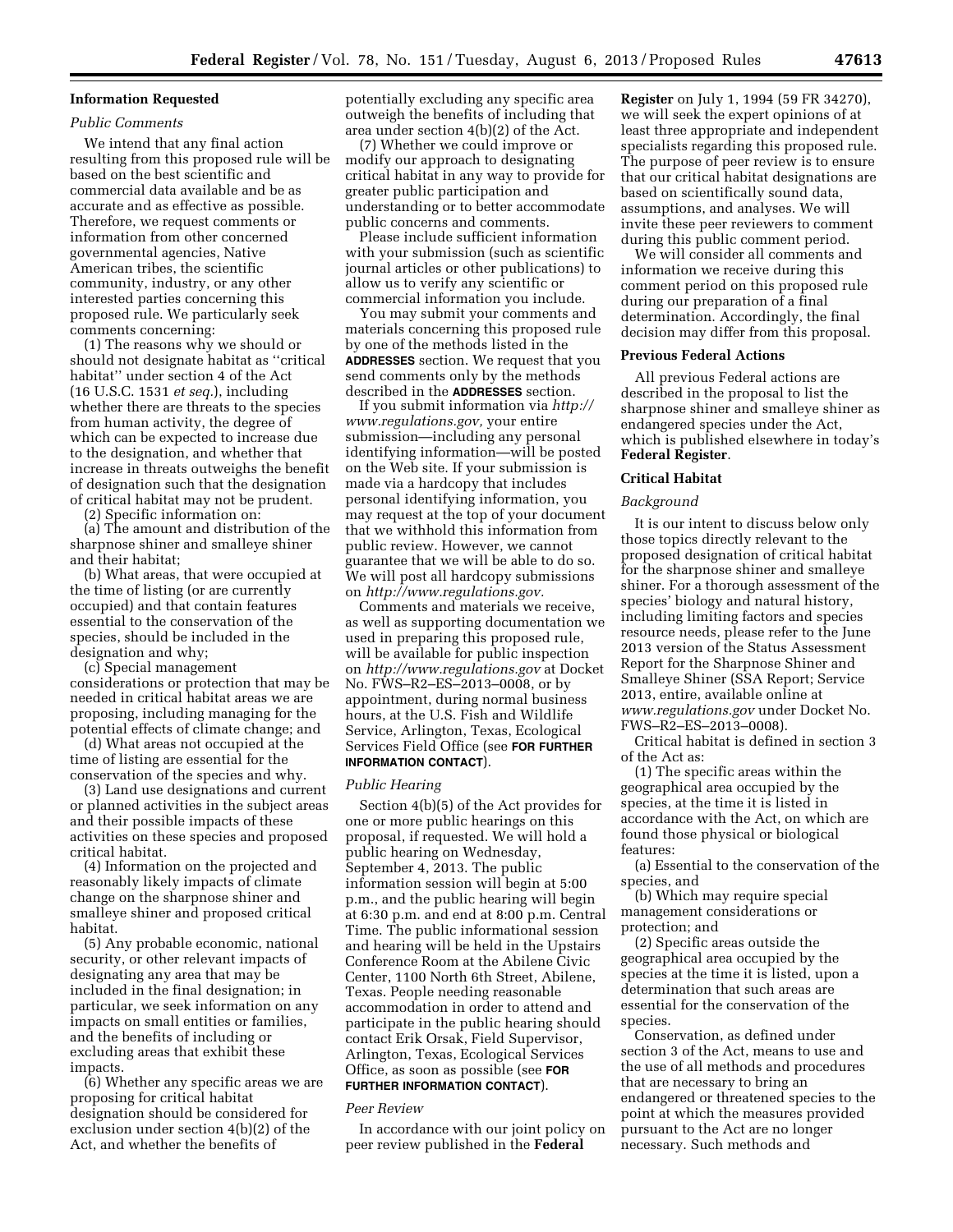procedures include, but are not limited to, all activities associated with scientific resources management such as research, census, law enforcement, habitat acquisition and maintenance, propagation, live trapping, and transplantation, and, in the extraordinary case where population pressures within a given ecosystem cannot be otherwise relieved, may include regulated taking.

Critical habitat receives protection under section 7 of the Act through the requirement that Federal agencies ensure, in consultation with the Service, that any action they authorize, fund, or carry out is not likely to result in the destruction or adverse modification of critical habitat. The designation of critical habitat does not affect land ownership or establish a refuge, wilderness, reserve, preserve, or other conservation area. Such designation does not allow the government or public to access private lands. Such designation does not require implementation of restoration, recovery, or enhancement measures by non-Federal landowners. Where a landowner requests Federal agency funding or authorization for an action that may affect a listed species or critical habitat, the consultation requirements of section 7(a)(2) of the Act would apply, but even in the event of a destruction or adverse modification finding, the obligation of the Federal action agency and the landowner is not to restore or recover the species, but to implement reasonable and prudent alternatives to avoid destruction or adverse modification of critical habitat.

Under the first prong of the Act's definition of critical habitat, areas within the geographical area occupied by the species at the time it was listed are included in a critical habitat designation if they contain physical or biological features (1) which are essential to the conservation of the species and (2) which may require special management considerations or protection. For these areas, critical habitat designations identify, to the extent known using the best scientific and commercial data available, those physical or biological features that are essential to the conservation of the species (such as space, food, cover, and protected habitat). In identifying those physical and biological features within an area, we focus on the principal biological or physical constituent elements (primary constituent elements such as roost sites, nesting grounds, seasonal wetlands, water quality, tide, soil type) that are essential to the conservation of the species. Primary constituent elements are those specific

elements of the physical or biological features that provide for a species' lifehistory processes and are essential to the conservation of the species.

Under the second prong of the Act's definition of critical habitat, we can designate critical habitat in areas outside the geographical area occupied by the species at the time it is listed, upon a determination that such areas are essential for the conservation of the species. For example, an area currently occupied by the species, but that was not occupied at the time of listing, may be essential to the conservation of the species and may be included in the critical habitat designation. We designate critical habitat in areas outside the geographic area occupied by a species only when a designation limited to its range would be inadequate to ensure the conservation of the species.

Section 4 of the Act requires that we designate critical habitat on the basis of the best scientific data available. Further, our Policy on Information Standards Under the Endangered Species Act (published in the **Federal Register** on July 1, 1994 (59 FR 34271)), the Information Quality Act (section 515 of the Treasury and General Government Appropriations Act for Fiscal Year 2001 (Pub. L. 106–554; H.R. 5658)), and our associated Information Quality Guidelines, provide criteria, establish procedures, and provide guidance to ensure that our decisions are based on the best scientific data available. They require our biologists, to the extent consistent with the Act and with the use of the best scientific data available, to use primary and original sources of information as the basis for recommendations to designate critical habitat.

When we are determining which areas should be designated as critical habitat, our primary source of information is generally the information developed during the listing process for the species. For the sharpnose and smalleye shiners, we rely on the June 2013 SSA Report (Service 2013, entire) and the proposed rule to list the species as endangered, which appears elsewhere in today's **Federal Register**. Additional information sources may include articles in peer-reviewed journals, conservation plans developed by States and counties, scientific status surveys and studies, biological assessments, other unpublished materials, or experts' opinions or personal knowledge.

Habitat is dynamic, and species may move from one area to another over time. We recognize that critical habitat designated at a particular point in time may not include all of the habitat areas

that we may later determine are necessary for the recovery of the species. For these reasons, a critical habitat designation does not signal that habitat outside the designated area is unimportant or may not be needed for recovery of the species. Areas that are important to the conservation of the species, both inside and outside the critical habitat designation, will be subject to: (1) Conservation actions implemented under section 7(a)(1) of the Act, (2) regulatory protections afforded by the requirement in section 7(a)(2) of the Act for Federal agencies to ensure their actions are not likely to jeopardize the continued existence of any endangered or threatened species, and (3) section 9 of the Act's prohibitions on taking any individual of the species, including taking caused by actions that affect habitat. Federally funded or permitted projects affecting listed species outside their designated critical habitat areas may result in jeopardy findings in some cases. These protections and conservation tools will contribute to recovery of this species. Similarly, critical habitat designations made on the basis of the best available information at the time of designation will not control the direction and substance of future recovery plans, habitat conservation plans (HCPs), or other species conservation planning efforts if new information available at the time of these planning efforts calls for a different outcome.

# *Prudency Determination*

Section 4(a)(3) of the Act, as amended, and implementing regulations (50 CFR 424.12), require that, to the maximum extent prudent and determinable, the Secretary shall designate critical habitat at the time the species is determined to be an endangered or threatened species. Our regulations (50 CFR  $424.12(a)(1)$ ) state that the designation of critical habitat is not prudent when one or both of the following situations exist:

(1) The species is threatened by taking or other human activity, and identification of critical habitat can be expected to increase the degree of threat to the species, or

(2) Such designation of critical habitat would not be beneficial to the species.

There is currently no imminent threat of take attributed to noncommercial collection or vandalism for either of these species, and identification and mapping of critical habitat is not expected to initiate any such threat. In the absence of a finding that the designation of critical habitat would increase threats to a species, if there are any benefits to a critical habitat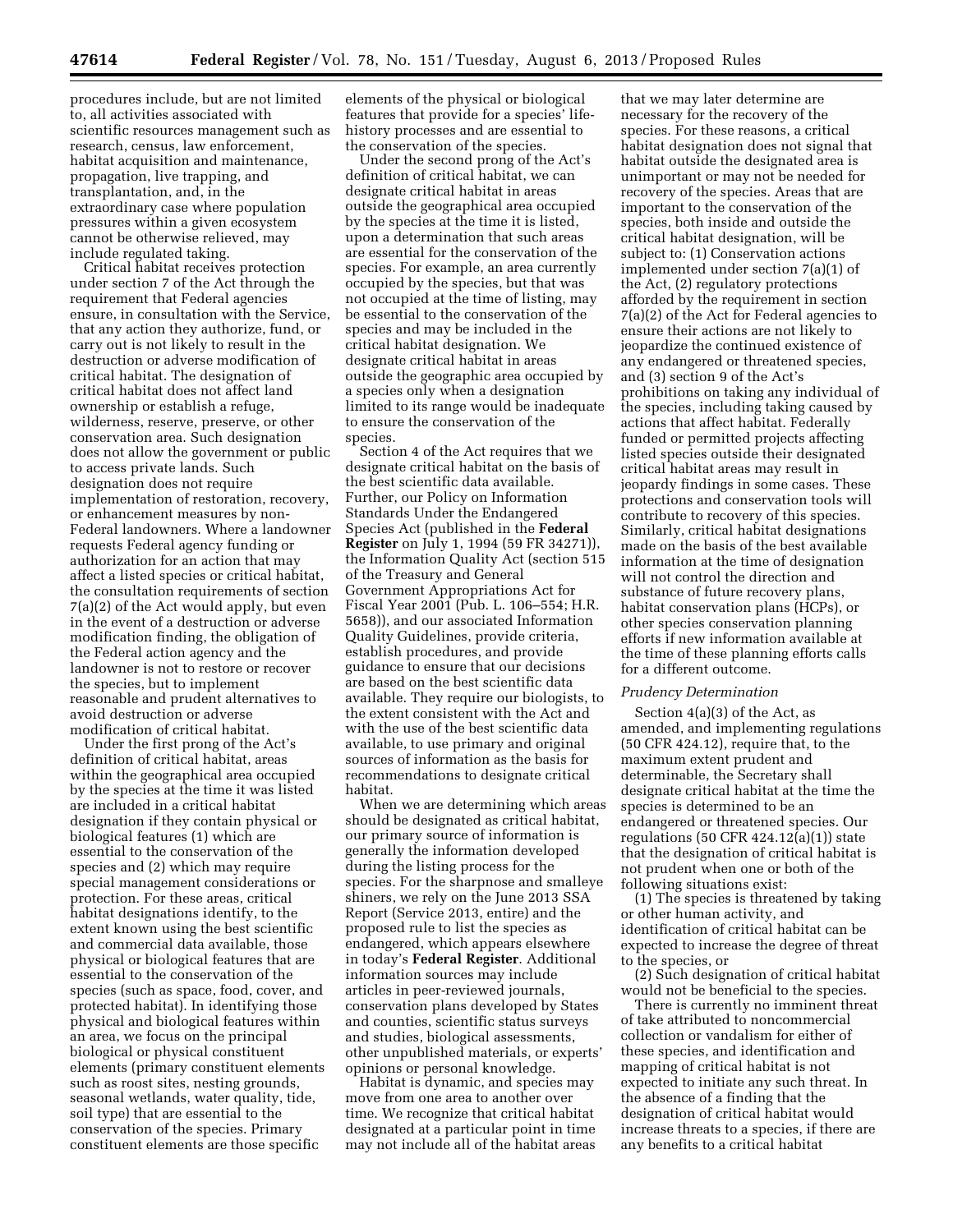designation, then a prudent finding is warranted. The potential benefits include: (1) Triggering consultation under section 7 of the Act in new areas for actions in which there may be a Federal nexus where it would not otherwise occur because, for example, it has become unoccupied or the occupancy is in question; (2) focusing conservation activities on the most essential features and areas; (3) providing educational benefits to State or county governments or private entities; and (4) preventing people from causing inadvertent harm to the species. Therefore, because we have determined that the designation of critical habitat would not likely increase the degree of threat to the species, and may provide some measure of benefit, we find that designation of critical habitat is prudent for the sharpnose shiner and smalleye shiner.

#### *Critical Habitat Determinability*

Having determined that designation is prudent, under section 4(a)(3) of the Act, we must find whether critical habitat for the sharpnose shiner and smalleye shiner is determinable. Our regulations at 50 CFR 424.12(a)(2) state that critical habitat is not determinable when one or both of the following situations exist:

(1) Information sufficient to perform required analyses of the impacts of the designation is lacking, or

(2) The biological needs of the species are not sufficiently well known to permit identification of an area as critical habitat.

When critical habitat is not determinable, the Act provides for an additional year to publish a critical habitat designation (16 U.S.C. 1533(b)(6)(C)(ii)).

We reviewed the available information pertaining to the biological needs of the species and habitat characteristics where this species is located. This and other information represent the best scientific data available and led us to conclude that the designation of critical habitat is determinable for the sharpnose shiner and smalleye shiner.

#### *Physical or Biological Features*

In accordance with section  $3(5)(A)(i)$ and 4(b)(1)(A) of the Act and regulations at 50 CFR 424.12, in determining which areas within the geographical area occupied by the species at the time of listing to designate as critical habitat, we consider the physical or biological features that are essential to the conservation of the species and which may require special management

considerations or protection. These include, but are not limited to:

(1) Space for individual and population growth and for normal behavior;

(2) Food, water, air, light, minerals, or other nutritional or physiological requirements;

(3) Cover or shelter;

(4) Sites for breeding, reproduction, or rearing (or development) of offspring; and

(5) Habitats that are protected from disturbance or are representative of the historical, geographic, and ecological distributions of a species.

#### **Sharpnose Shiner**

We derive the specific physical or biological features required for the sharpnose shiner from studies of this species' habitat, ecology, and life history as described below. We have used the best available information, as described in the June 2013 SSA Report (Service 2013, Chapter 2). To identify the physical and biological needs of the sharpnose shiner, we have relied on conditions at currently occupied locations where the shiner has been observed during surveys and the best information available on the species. Below, we summarize the physical and biological features needed by foraging and breeding sharpnose shiners. For a complete review of the physical and biological features required by the sharpnose shiner, see Chapter 2 of the June 2013 SSA Report (Service 2013, Chapter 2). We have determined that the following physical or biological features are essential to the sharpnose shiner.

# *Space for Individual and Population Growth and for Normal Behavior*

Sharpnose shiners occur in fairly shallow, flowing water, often less than 0.5 meters (m) deep with sandy substrates. They broadcast spawn semibuoyant eggs and larvae that may remain suspended in the water column for several days before they are capable of independent swimming, indicating there is a minimum river segment length necessary to support successful reproduction. A comparison of minimum estimated reach length requirements for similar species and current modeling efforts for this species indicate an unobstructed reach length of greater than 275 kilometers (km) (171 miles (mi)) is likely required to complete the species' life history. Lengths greater than 275 km (171 mi) would also provide migratory pathways to refugia in which sharpnose shiners may survive drought conditions.

Therefore, based on the information above and additional analysis in the

June 2013 SSA Report (Service 2013, Chapter 2), we identify flowing water of sufficient unobstructed length (275 km (171 mi)) to be a physical or biological feature essential to the conservation of the sharpnose shiner.

## *Food, Water, Air, Light, Minerals, or Other Nutritional or Physiological Requirements*

Sharpnose shiners are generalist feeders consuming aquatic and terrestrial invertebrates (mostly insects), plant material, and detritus. The presence of terrestrial insects in its diet suggests native riparian vegetation along the stream banks where the sharpnose shiners occur is important in providing food availability. The prevalence of sand-silt in the gut contents of sharpnose shiners indicate they likely forage among the sediments when food availability is low, suggesting river segments containing sandy substrates may be preferred by this species.

Flowing water of sufficient quality (minimal pollution, lacking golden alga toxicity, and within physiological tolerances) is required for the survival of these species. Sharpnose shiners can tolerate temperatures of 39.2 °C (102.6 °F) only briefly and generally require oxygen concentrations above 2.66 milligrams per liter (mg/L). Sharpnose shiners experience significant mortality at salinities greater than 15 parts per thousand (ppt) (25 millisiemens per centimeter (mS/cm)). The susceptibility of sharpnose shiners to environmental pollutants is not well understood; however, it has been observed that petroleum contamination, and possibly other pollutants, are capable of killing this species. Although the effects of golden alga on sharpnose shiners have not been documented, toxic blooms in occupied habitat are certain to cause mortality.

Native riparian vegetation adjacent to the river channel where the sharpnose shiner occurs is important as a source of food (terrestrial insects) and to maintain physical habitat conditions in the stream channel. Riparian areas are essential for energy and nutrient cycling, filtering runoff, absorbing and gradually releasing floodwaters, recharging groundwater, and maintaining stream flows. Healthy riparian corridors help ensure aquatic resources maintain the ecological integrity essential to stream fishes, including the sharpnose shiner. A riparian width of 30 m (98 ft) is generally sufficient to protect the water quality of adjacent streams and is expected to provide the necessary prey base for sharpnose shiners (Service 2013, Chapter 6).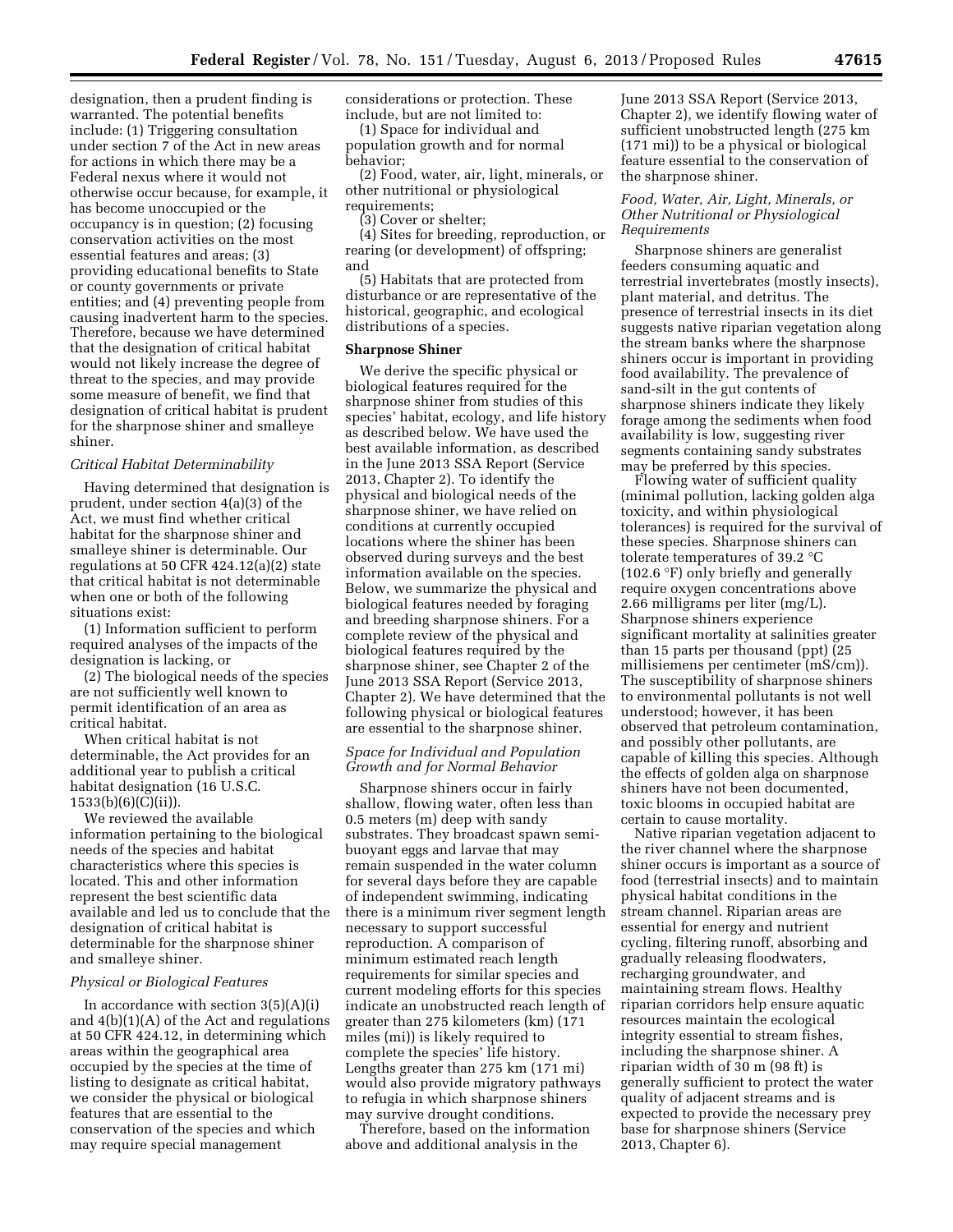Therefore, based on the information above and additional analysis in the June 2013 SSA Report (Service 2013, Chapter 2), we identify river segments containing flowing water of sufficient quality (i.e., within physiological tolerances, low in toxic pollutants, and lacking toxic golden alga blooms) with sandy substrates, and their associated native riparian vegetation, to be physical or biological features essential to the conservation of the sharpnose shiner.

# *Cover or Shelter*

Specific cover or sheltering requirements for sharpnose shiners within the aquatic ecosystem have not been identified and may not be pertinent to their conservation because these fish mostly occur in open water. Therefore, we have not identified any specific cover or shelter habitat requirements to be physical or biological features essential to the conservation of the sharpnose shiner.

# *Sites for Breeding, Reproduction, or Rearing (or Development) of Offspring*

Successful reproduction by sharpnose shiners requires minimum levels of flowing water through the summer breeding season. Cyprinid eggs spawned into the pelagic zone (open water not near the river bottom) become semibuoyant within 10 to 30 minutes, allowing them to drift through the water column for approximately 1 or 2 days prior to hatching. Larval stages may drift in the water column for an additional 2 to 3 days post-hatching.

Spawning occurs asynchronously (fish not spawning at the same time) from April through September during periods of no and low flow, and synchronously (many fish spawning at the same time) during elevated streamflow events. Successful recruitment (survival to the juvenile fish stage) does not occur during periods completely lacking flow. This is because in no-flow conditions, the floating eggs, zygotes, and larval fish of broadcast spawners sink and suffocate in the anoxic sediments and are more susceptible to predation. Modeling studies have estimated minimum mean summer discharge of 2.61 cubic meters per second  $(m^3s^{-1})$  (92 cubic feet per second (cfs)) is necessary to sustain a population of sharpnose shiners.

Therefore, based on the information above and additional analysis in the June 2013 SSA Report (Service 2013, Chapter 2), we identify river segments with a minimum mean summer discharge of approximately  $2.61 \text{ m}^3\text{s}^{-1}$ (92 cfs) to be physical or biological

features essential to the conservation of the sharpnose shiner.

# *Habitats That Are Protected From Disturbance or Are Representative of the Historic, Geographical, and Ecological Distributions of a Species*

Sharpnose shiner habitat is subject to dynamic changes resulting from flooding and drying of occupied water ways. Consequently, fluctuating water levels create circumstances in which the extent of the sharpnose shiner's range vary over time, and may be periodically contracted or expanded depending on water availability. Worsening drought conditions are increasing the intensity and duration of river drying in the upper Brazos River basin. As a result of these dynamic changes, particularly during intense droughts, sharpnose shiners require unobstructed river segments through which they can migrate to find refuge from river drying. These fish can later emigrate from these refugia and recolonize normally occupied areas when suitable conditions return.

Therefore, based on the information above and additional analysis in the June 2013 SSA Report (Service 2013, Chapter 2), we identify unobstructed river segments of at least 275 km (171 mi) to be a physical or biological feature essential to the conservation of the sharpnose shiner.

#### **Smalleye Shiner**

We derive the specific physical or biological features required for the smalleye shiner from studies of this species' habitat, ecology, and life history as described below. We have used the best available information, as described in the June 2013 SSA Report (Service 2013, Chapter 2). To identify the physical and biological needs of the smalleye shiner, we have relied on conditions at currently occupied locations where the shiner has been observed during surveys and the best information available on the species. Below, we summarize the physical and biological features needed by foraging and breeding smalleye shiners. For a complete review of the physical and biological features required by the smalleye shiner, see Chapter 2 of the June 2013 SSA Report (Service 2013, Chapter 2). We have determined that the following physical or biological features are essential to the smalleye shiner.

# *Space for Individual and Population Growth and for Normal Behavior*

Smalleye shiners occur in fairly shallow, flowing water, often less than 0.5 m deep with sandy substrates. They broadcast spawn semi-buoyant eggs and

larvae that may remain suspended in the water column for several days before larval fish are capable of independent swimming, indicating there is a minimum stream reach length necessary to support successful reproduction. A comparison of minimum estimated reach length requirements for similar species and current modeling efforts for this species indicate that an unobstructed reach length of greater than 275 km (171 mi) is likely required to complete the species' life history. Lengths greater than 275 km (171 mi) would also provide migratory pathways to refugia in which smalleye shiners may survive drought conditions.

Therefore, based on the information above and additional analysis in the June 2013 SSA Report (Service 2013, Chapter 2), we identify flowing water of sufficient unobstructed length (275 km (171 mi)) to be a physical or biological feature essential to the conservation of the smalleye shiner.

# *Food, Water, Air, Light, Minerals, or Other Nutritional or Physiological Requirements*

Smalleye shiners are generalist feeders consuming aquatic and terrestrial invertebrates (mostly insects), plant material, and detritus. The presence of terrestrial insects in the smalleye shiner's diet suggests native riparian vegetation along the banks of inhabited rivers is important in providing food availability, as well as the general health of the aquatic riverine ecosystem. The prevalence of sand-silt in the gut contents of smalleye shiners indicate they likely forage among the sediments when food availability is low, suggesting river segments containing sandy substrates may be preferred by this species.

Water of sufficient quality (minimal pollution, lacking golden alga toxicity, and within physiological tolerances) is required for the survival of these species. Smalleye shiners can tolerate temperatures of 40.6  $\mathrm{C}$  (105.1  $\mathrm{F}$ ) only briefly and generally require oxygen concentrations above 2.11 mg/L. Smalleye shiners experience significant mortality at salinities greater than 18 ppt (30 mS/cm). The susceptibility of smalleye shiners to environmental pollutants is not well understood; however, it has been observed that petroleum contamination, and possibly other pollutants, are capable of killing this species. Although the effects of golden alga on smalleye shiners have not been documented, blooms in occupied habitat are certain to cause mortality in this species.

Native riparian vegetation adjacent to the river channel where the smalleye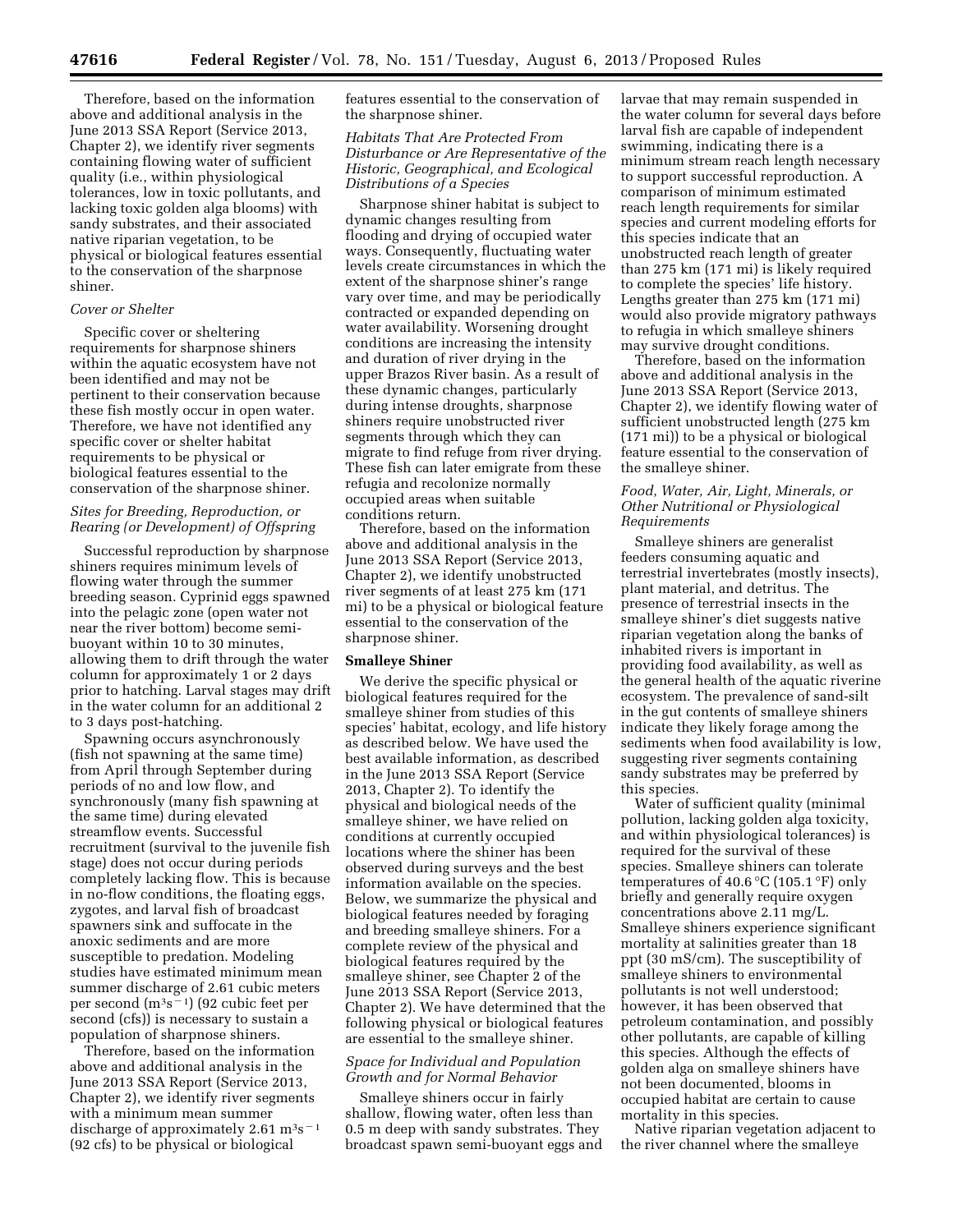shiner occurs is important as a source of food (terrestrial insects) and to maintain physical habitat conditions in the stream channel. Riparian areas are essential for energy and nutrient cycling, filtering runoff, absorbing and gradually releasing floodwaters, recharging groundwater, and maintaining stream flows. Healthy riparian corridors help ensure aquatic resources maintain the ecological integrity essential to stream fishes, including the smalleye shiner. A riparian width of 30 m (98 ft) is generally sufficient to protect the water quality of adjacent streams and is expected to provide the necessary prey base for smalleye shiners (Service 2013, Chapter 6).

Therefore, based on the information above and additional analysis in the June 2013 SSA Report (Service 2013, Chapter 2), we identify sandy-bottomed river segments containing flowing water of sufficient quality (i.e., within physiological tolerance, low in toxic pollutants, and lacking toxic golden algal blooms), and their associated native riparian vegetation, to be physical or biological features essential to the conservation of the smalleye shiner.

# *Cover or Shelter*

Specific cover or sheltering requirements for smalleye shiners within the aquatic ecosystem have not been identified and may not be pertinent to their conservation because these fish mostly occur in open water. Therefore, we have not identified any specific cover or shelter habitat requirements to be physical or biological features essential to the conservation of the smalleye shiner.

#### *Sites for Breeding, Reproduction, or Rearing (or Development) of Offspring*

Successful reproduction by smalleye shiners requires minimum levels of flowing water through the summer breeding season. Cyprinid eggs spawned into the pelagic zone (open water not near the river bottom) become semibuoyant within 10 to 30 minutes, allowing them to drift through the water column for approximately 1 or 2 days prior to hatching. Larval stages may drift in the water column for an additional 2 to 3 days post-hatching.

Spawning occurs asynchronously from April through September during periods of no and low flow, and synchronously during elevated streamflow events. Successful recruitment (survival to the juvenile fish stage) does not occur during periods completely lacking flow. This is because in no-flow conditions, the floating eggs,

zygotes, and larval fish of broadcast spawners sink and suffocate in the anoxic sediments and are more susceptible to predation. Modeling studies have estimated minimum mean summer discharge of 6.43 m<sup>3</sup>s<sup> $-1$ </sup> (227 cfs) is necessary to sustain a population of the smalleye shiner.

Therefore, based on the information above and additional analysis in the June 2013 SSA Report (Service 2013, Chapter 2), we identify river segments with a minimum mean summer discharge of approximately  $6.43 \text{ m}^3\text{s}^{-1}$ (227 cfs) to be physical or biological features essential to the conservation of the smalleye shiner.

# *Habitats That Are Protected From Disturbance or Are Representative of the Historic, Geographical, and Ecological Distributions of a Species*

Smalleye shiner habitat is subject to dynamic changes resulting from flooding and drying of occupied water ways. Consequently, fluctuating water levels create circumstances in which the extent of the sharpnose and smalleye shiner's range vary over time, and may be periodically contracted or expanded depending on water availability. Worsening drought conditions are increasing the intensity and duration of river drying in the upper Brazos River basin. As a result of these dynamic changes, particularly during intense droughts, smalleye shiners require unobstructed river segments through which they can migrate to find refuge from river drying. These fish can later emigrate from these refugia and recolonize normally occupied areas when suitable conditions return.

Therefore, based on the information above and additional analysis in the June 2013 SSA Report (Service 2013, Chapter 2), we identify unobstructed river segments of at least 275 km (171 mi) to be a physical or biological feature essential to the conservation of the sharpnose shiner.

#### Summary of Physical or Biological Features

In summary, the sharpnose shiner and smalleye shiner need specific vital resources for survival and completion of their life histories. One of the most important aspects of their life histories is that their broadcast-spawn eggs and developing larvae require flowing water of sufficient length within which they develop into free-swimming juvenile fish. In addition, sharpnose shiners and smalleye shiners typically live for no more than two breeding seasons. As a result, if resources are not available in a single spawning season, their populations would be greatly impacted,

and if resources are not available through two consecutive breeding seasons the impacts would be catastrophic.

The sharpnose shiner and smalleye shiner have exceptionally specialized habitat requirements to support these life-history needs and maintain adequate population sizes. Habitat requirements are characterized by river segments of greater than 275 km (171 mi) with estimated average spawning season flows greater than  $2.61 \text{ m}^3\text{s}^-$ (92 cfs) for the sharpnose shiner and of 6.43  $\rm m<sup>3</sup>s<sup>-1</sup>$  (227 cfs) for the smalleye shiner. River segment lengths of 275 km (171 mi) or greater also aid in providing sharpnose and smalleye shiners refugia from river drying during severe drought. In addition, individual shiners also need sandy substrates to support foraging, water quality within their physiological and toxicological tolerances, and intact upland vegetation capable of supporting their prey base. Intact upland vegetation is also important in providing adequate filtration of surface water runoff to maintain a healthy aquatic ecosystem.

Populations of sharpnose shiners and smalleye shiners with a high likelihood of long-term viability require contiguous river segments containing the physical and biological features that are essential to the conservation of these species. This contiguous suitable habitat is necessary to retain the reproductive success of these species in the face of natural and manmade seasonal fluctuations of water availability. Sharpnose shiner and smalleye shiner habitat is subject to dynamic changes resulting from flooding and drying of occupied water ways. Consequently, fluctuating water levels create circumstances in which the extent of the sharpnose and smalleye shiner's range vary over time, and may be periodically contracted or expanded depending on water availability.

# *Primary Constituent Elements for the Sharpnose Shiner and Smalleye Shiner*

According to 50 CFR 424.12(b), we are required to identify the physical or biological features essential to the conservation of the sharpnose shiner and smalleye shiner within the geographic area occupied by the species at the time of listing, focusing on the features' primary constituent elements. We consider primary constituent elements to be the elements of physical or biological features that provide for a species' life-history processes and that are essential to the conservation of the species.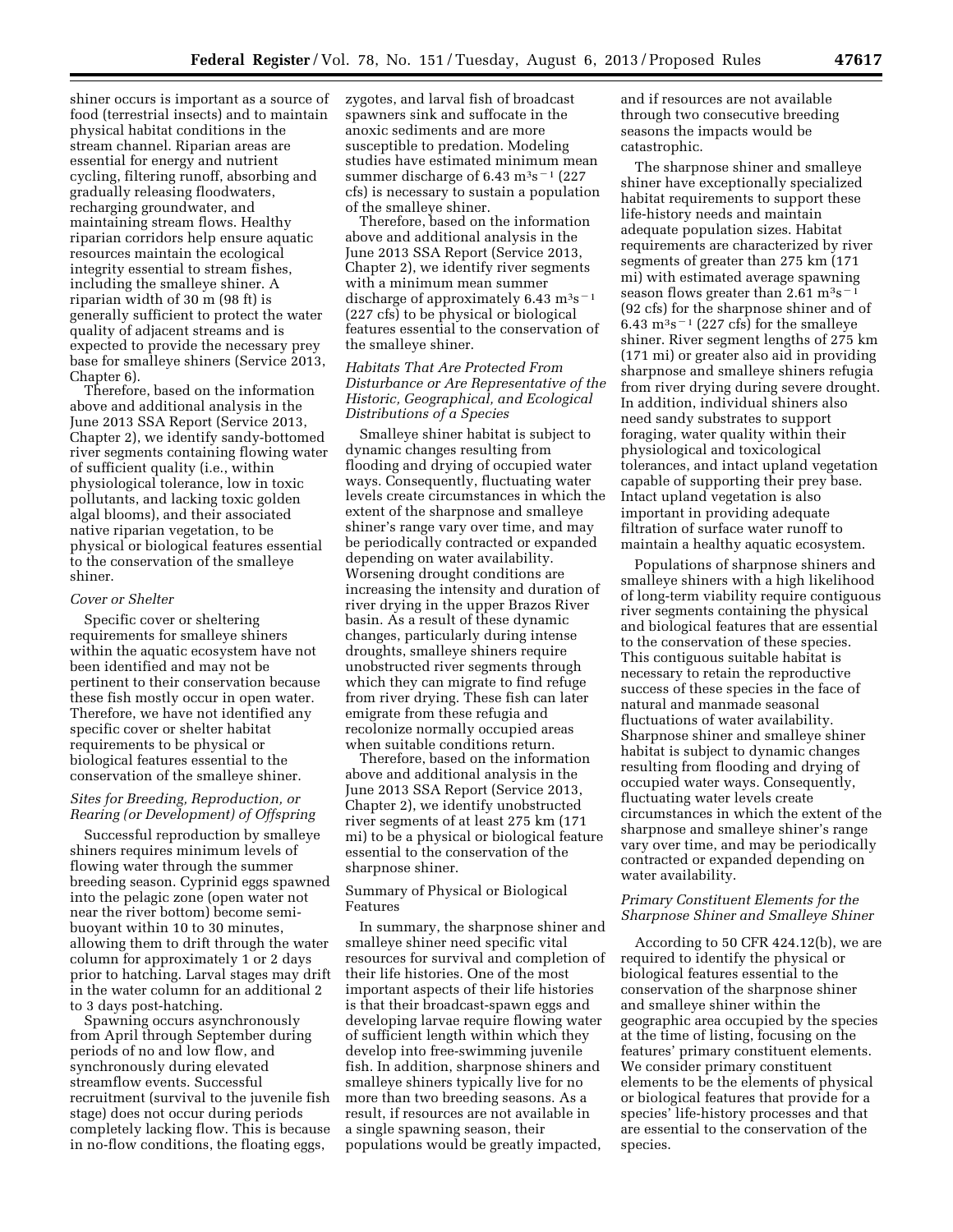#### **Sharpnose Shiner**

Based on our current knowledge of the physical or biological features and habitat characteristics required to sustain the species' life-history processes (Service 2013, Chapter 2), we determine that the primary constituent element (PCE) specific to the sharpnose shiner consists of a riverine system with habitat to support all life stages of sharpnose shiners, which includes:

(1) Unobstructed, sandy-bottomed river segments greater than 275 km (171 mi) in length.

(2) Flowing water of greater than approximately  $2.61 \text{ m}^3\text{s}^{-1}$  (92 cfs) averaged over the shiner spawning season (April through September).

(3) Water of sufficient quality to support survival and reproduction, characterized by:

a. Temperatures generally less than 39.2 °C (102.6 °F);

b. Dissolved oxygen concentrations generally greater than 2.66 mg/L; c. Salinities generally less than 15 ppt

 $(25 \text{ mS/cm})$ ; and

d. Sufficiently low petroleum and other pollutant concentrations such that mortality does not occur.

(4) Native riparian vegetation capable of maintaining river water quality, providing a terrestrial prey base, and maintaining a healthy riparian ecosystem.

#### **Smalleye Shiner**

Based on our current knowledge of the physical or biological features and habitat characteristics required to sustain the species' life-history processes (Service 2013, Chapter 2), we determine that the primary constituent element (PCEs) specific to the smalleye shiner consists of a riverine system with habitat to support all life history stages of smalleye shiners, which includes:

(1) Unobstructed, sandy-bottomed river segments greater than 275 km (171 mi) in length.

(2) Flowing water of greater than approximately 6.43  $\text{m}^3\text{s}^{-1}$  (227 cfs) averaged over the shiner spawning season (April through September).

(3) Water of sufficient quality to support survival and reproduction, characterized by:

a. Temperatures generally less than 40.6 °C (105.1 °F);

b. Dissolved oxygen concentrations generally greater than 2.11 mg/L;

c. Salinities less than 18 ppt (30 mS/ cm); and

d. Sufficiently low petroleum and other pollutant concentrations such that mortality does not occur.

(4) Native riparian vegetation capable of maintaining river water quality,

providing a terrestrial prey base, and maintaining a healthy riparian ecosystem.

### *Special Management Considerations or Protection*

When designating critical habitat, we assess whether the specific areas within the geographic area occupied by the species at the time of listing contain features that are essential to the conservation of the species and which may require special management considerations or protection. The features essential to the conservation of these species may require special management considerations or protection to reduce the following threats: Habitat loss and modification from fragmentation of river segments; alteration to natural flow regimes by impoundment, groundwater withdrawal, and drought; water quality degradation; and invasive saltcedar encroachment.

River fragmentation decreases the unobstructed river length required for successful reproduction in these species. Impoundments, groundwater withdrawal, saltcedar encroachment, and drought have the potential to reduce river flow below the minimum requirement to keep the eggs and larvae of these species afloat and ultimately for sustainment of sharpnose and smalleye shiner populations. Water quality degradation resulting from pollution sources; lack of flows maintaining adequate temperatures, oxygen concentrations, and salinities; and the destruction of adjacent riparian vegetation's run-off filtering abilities may result in water quality parameters beyond which sharpnose and smalleye shiners are capable of surviving. As such, the features essential to the conservation of these species require special management from these threats.

For sharpnose shiners and smalleye shiners, special management considerations or protection are needed to address threats. Management activities that could ameliorate threats include, but are not limited to: (1) Removing or modifying existing minor fish barriers to allow fish passage; (2) managing existing reservoirs to allow sufficient river flow to support shiner reproduction and population growth; (3) protecting groundwater, surface water, and spring flow quantity; (4) protecting water quality by implementing comprehensive programs to control and reduce point sources and non-point sources of pollution; and (5) protecting and managing native riparian vegetation. A more complete discussion of the threats to the sharpnose shiner and smalleye shiner and their habitats

can be found in the June 2013 SSA Report (Service 2013, Chapter 3).

# *Criteria Used To Identify Critical Habitat*

As required by section 4(b)(2) of the Act, we use the best scientific data available to designate critical habitat. For this proposed rule, we rely heavily on the analysis of biological information reviewed in the June 2013 SSA Report (Service 2013). In accordance with section 3(5)(A) of the Act and its implementing regulation at 50 CFR 424.12(e), we first determined what specific areas, within the geographical area occupied by the species at the time they are listed, contain the physical or biological features that are essential to the conservation of the species and which may require special management considerations or protections. Next, we considered whether designating any additional areas—outside those currently occupied at the time of listing—are necessary to ensure the conservation of the species. We are not currently proposing to designate any areas outside the geographical area occupied by the species because no areas were determined to be essential for the conservation of either species. Finally, we described how we determined the lateral extent and mapping processes used in developing the proposed critical habitat units.

#### Areas Occupied at the Time of Listing

For the purpose of designating critical habitat for the sharpnose and smalleye shiners, we defined occupancy based on several criteria. First, survey results since 2008 confirm that both species persist within the Brazos River basin of Texas upstream of Possum Kingdom Lake in the Brazos River main stem, Salt Fork of the Brazos River, Double Mountain Fork of the Brazos River, and North Fork Double Mountain Fork of the Brazos River (Service 2013, Chapter 4). We chose to use survey results from the last 5 years because these data are relatively consistent from year to year and represent the best available information for what areas should be considered occupied at the time of listing. Second, a lack of sufficient fish sampling exists for some tributaries once known to be historically occupied by one or both species. The sharpnose and smalleye shiner are similar in their biology, and they are both capable of colonizing river segments when conditions are favorable. Therefore, we considered tributary streams occupied at the time of listing if they were previously occupied by either species and are contiguous (i.e., lacking fish migration barriers) with areas in the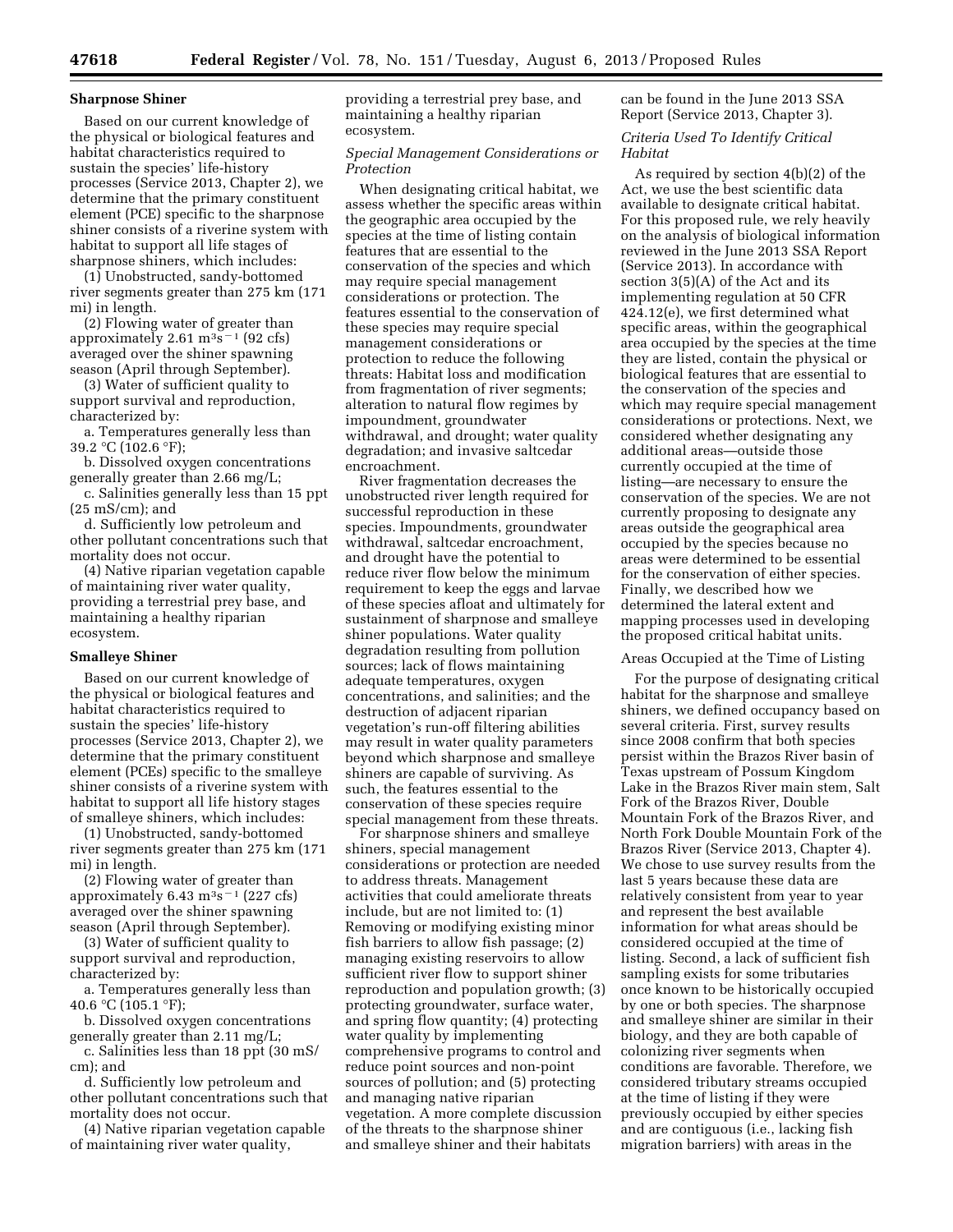upper Brazos River confirmed to be occupied by both species. Third, tributaries for which we had no information that either species recently or historically occurred were not considered occupied, even if they were contiguous with areas that are currently occupied.

Segments considered to be occupied at the time of listing were then assessed to determine if they contained the physical or biological features for the species and whether they required special management or protection. River segments not exceeding 275 km (171 mi) upstream of the lentic waters of Possum Kingdom Lake were not included because they lack the necessary physical or biological features for successful reproduction. Segments that do not typically maintain suitable water quality conditions (i.e., within physiological tolerances, minimal pollution, lacking regular golden alga blooms) were not included because they would not likely support a viable population of shiners. Segments not likely to maintain minimum mean spawning season flows capable of sustaining populations of either species, even during favorable climatic conditions, were also not included because they would not support successful reproduction.

The lower Brazos River, where shiners were released in 2012, is considered unoccupied for the purposes of determining critical habitat because prior to their 2012 release, both species had become extirpated or were functionally extirpated from this area as no fish had been collected since 2006. The release effort in 2012 was likely insufficient to restart a population of these species in the lower Brazos River. Therefore, given the old age and small number of fish released in 2012, it is likely they are extirpated from this reach of the Brazos River (Service 2013, Chapter 4).

#### Areas Unoccupied at the Time of Listing

To determine if any areas not considered occupied at the time of listing are essential for the conservation of the species we considered: (1) Whether the area was historically occupied; (2) the potential contribution of the area to the conservation of each species based on our June 2013 SSA Report (Service 2013, Chapter 2); (3) whether the area could be restored to contain the habitat conditions needed to support the species; and (4) whether a viable population of the species could be reestablished at the site. We recognize that both species likely need additional areas beyond those currently occupied in order to have sufficient redundancy and resiliency for long-term

viability. However, our review of the areas within the historical range found that none of them have all four of these necessary characteristics to be considered essential for the conservation of either species.

We considered four areas that were historically occupied by one or both species as possible critical habitat: The Colorado River, Wichita River, middle Brazos River (between Possum Kingdom Lake and the low water crossing near the City of Marlin, Falls County, Texas) and lower Brazos River (downstream of Marlin to the Gulf of Mexico). The smalleye shiner is not known to have naturally occurred outside of the Brazos River basin, so neither the Colorado nor Wichita Rivers were considered essential for the conservation of that species. For the sharpnose shiner, our review found that neither the Colorado nor Wichita Rivers were considered necessary to maintain viability of either species because of the limited abundance and distribution of this shiner historically. In addition, both of these rivers have extensive impoundments such that the unfragmented stream length needed for reproduction by these species is lacking. These impoundments are expected to continue to exist into the future with no apparent potential for their removal, thereby eliminating the ability of the Colorado or Wichita Rivers to contain the necessary habitat conditions to support either species. Therefore, the Colorado and Wichita Rivers were not proposed as critical habitat for either species because of limited importance to the conservation of the species and the inability to restore the necessary habitat conditions for the species.

The middle Brazos River also lacks the necessary unimpounded river length required to support sharpnose and smalleye shiner reproduction (Service 2013, Chapter 4). These impoundments are expected to exist into the future with no apparent potential for their removal. As a result, there is no ability for these areas to be restored to contain the necessary habitat conditions to support the species. Therefore, since this area of the middle Brazos River cannot be restored to appropriate habitat conditions we find it is not essential for the conservation of either species, and we did not propose it as critical habitat.

The lower Brazos River was also found to likely have limited importance to the overall viability for both species (Service 2013, Chapter 2). The lower Brazos River does contain an unimpounded stream length long enough to support reproduction of sharpnose and smalleye shiners; however, their populations in this

segment have already declined to the point that we presume they are extirpated from this reach. We expect the extirpation was the result of poor habitat conditions. Both the flow regime and river channel morphology of the lower Brazos River are considerably different (higher flow and deeper, wider channel) than the upper Brazos River, so this segment may never have supported populations of either species independent of the upper Brazos River populations. As a result, it is unlikely that sharpnose and smalleye shiners are capable of sustaining populations in the lower Brazos River without constant emigration (downstream dispersal) from the upstream source population in the upper Brazos River, which is now isolated by impoundments in the middle Brazos River. Therefore, with limited importance and the inability to support populations, we find the lower Brazos River is not essential for the conservation of either species, and we did not propose this area for critical habitat.

In conclusion, based on the best available information we conclude that the areas within the historical range of one or both species, but not occupied by either species at the time of listing, are not essential for the conservation of either species. The Colorado and Wichita Rivers do not contribute substantially to the conservation of the sharpnose shiner. The middle Brazos River cannot be restored to contain the necessary habitat conditions to support either species. The lower Brazos River may not be important for the conservation of either species and is not likely able to support a viable population of either species. Therefore, we have not proposed any areas as critical habitat beyond what is occupied at the time of listing.

#### Lateral Extent

In determining the lateral extent (overbank areas adjacent to the river channel) of critical habitat along proposed riverine segments, we considered the definition of critical habitat under the Act. Under the Act, critical habitat must contain the physical or biological features essential to a species' conservation and which may require special management considerations or protection. Conservation of the river channel alone is not sufficient to conserve sharpnose and smalleye shiners because the nearby native riparian vegetation areas adjacent to the river channel where the shiners occur are important components of the critical habitat for the shiners as a source of food (terrestrial insects) and to maintain physical habitat conditions in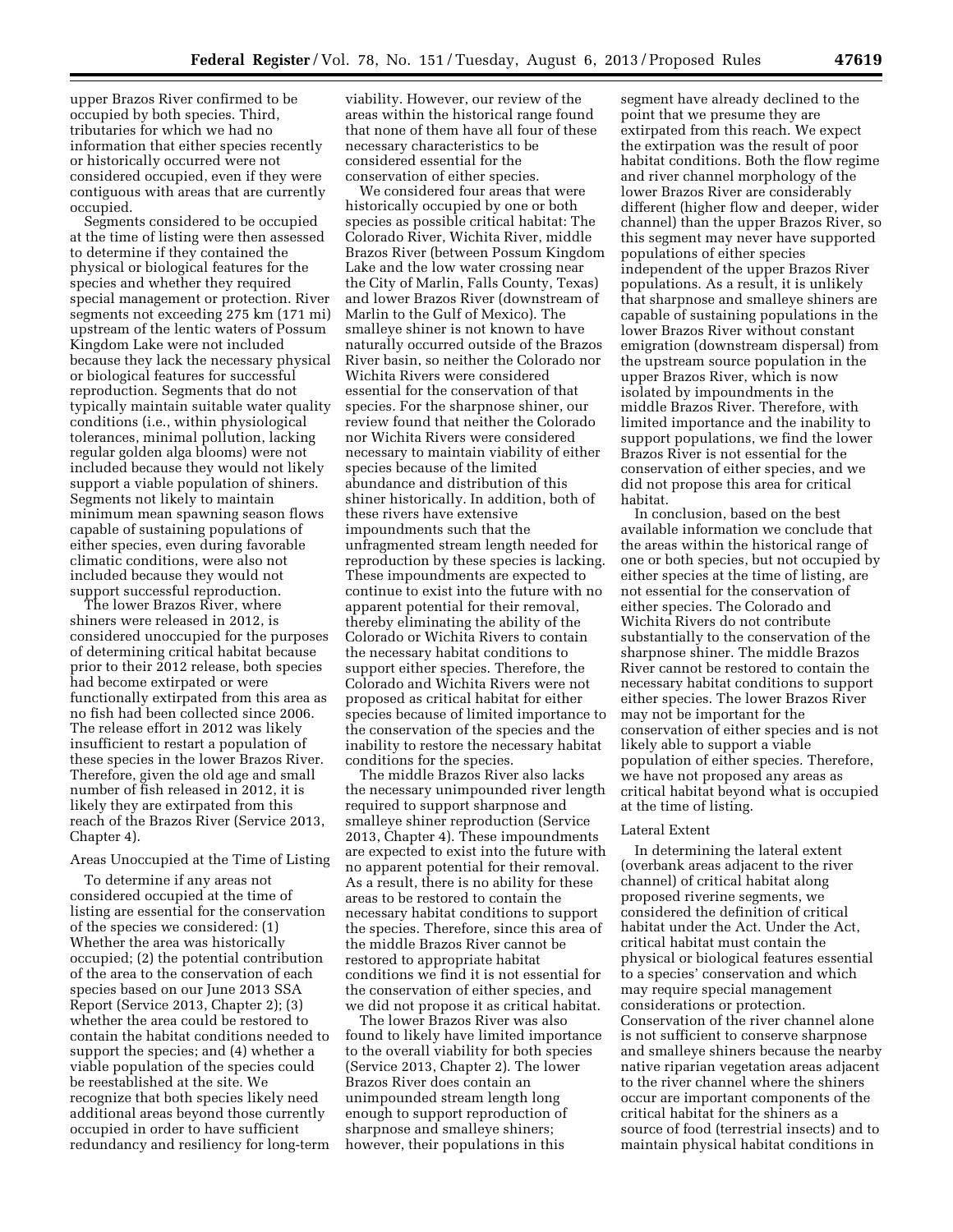the stream channel. Riparian areas are essential for energy and nutrient cycling, filtering runoff, absorbing and gradually releasing floodwaters, recharging groundwater, and maintaining stream flows. Healthy riparian corridors help ensure aquatic resources maintain the ecological integrity essential to stream fishes, including the sharpnose shiner and smalleye shiner.

A riparian width of 5 to 30 m (16 to 98 ft) is generally sufficient to protect the water quality of adjacent streams. The ability of riparian buffers to filter surface runoff is largely dependent on vegetation density, type, and slope, with dense, grassy vegetation and gentle slopes facilitating filtration. A riparian buffer width of 30 to 500 m (98 to 1,640 ft) should be sufficient to provide wildlife habitat; however, the riparian zone of the upper Brazos River may never have been extensive due to the aridity of the area, and the terrestrial insect prey base of the shiners would likely persist at even the thinnest recommended width. A riparian width of 30 m (98 ft) beyond the bankfull width of the river should be sufficient to maintain proper runoff filtration and provide the water quality and food base required by sharpnose and smalleye shiners (Service 2013, Chapter 6). As such, the proposed critical habitat includes the stream and river segments identified below and an area extending 30 meters (98 ft) perpendicularly to the stream channel beyond bankfull width. The bankfull width is the width of the stream or river at bankfull discharge and often corresponds to the edge of the riparian vegetation. Bankfull discharge is significant because it is the flow at which water begins to leave the active channel and move into the floodplain and serves to identify the point at which the active channel ceases and the floodplain begins.

#### Mapping

For each species, we are proposing one critical habitat unit, divided into six subunits. These subunits are derived from the most recent USGS highresolution National Hydrological

Flowline Dataset. Although river channels migrate naturally, it is assumed the segment lengths and locations will remain reasonably accurate over an extended period of time. All mapping was performed using ArcMap version 10 (Environmental Systems Research Institute, Inc.), a computer Geographic Information System (GIS) program.

We set the limits of each critical habitat subunit by identifying landmarks (reservoirs and dams) that clearly act as barriers to fish migration. Partial barriers to fish migration that impede fish movement only during low river flow are not used to identify segment endpoints because it is presumed fish may occasionally be capable of traversing these impediments. Stream confluences are also used to delineate the boundaries of subunits contiguous with other critical habitat subunits because they are logical and recognizable termini.

When determining proposed critical habitat boundaries, we also made every effort to avoid including developed areas such as lands covered by buildings, pavement, and other structures because such lands lack physical or biological features for the sharpnose shiner and smalleye shiner. The scale of the maps we prepared under the parameters for publication within the Code of Federal Regulations may not reflect the exclusion of such developed lands. Any such lands inadvertently left inside critical habitat boundaries shown on the maps of this proposed rule have been excluded by text in the proposed rule and are not proposed for designation as critical habitat. Therefore, if the critical habitat is finalized as proposed, a Federal action involving these lands would not trigger section 7 consultation with respect to critical habitat and the requirement of no adverse modification unless the specific action would affect the physical or biological features in the adjacent critical habitat.

#### Summary

In summary, we are proposing for designation as critical habitat

geographic areas that we have determined are occupied by the sharpnose shiner and smalleye shiner at the time of listing and contain sufficient elements of physical or biological features to support life-history processes essential to the conservation of the species and that may require special management considerations or protection. We are not proposing to designate any unoccupied areas as critical habitat.

The critical habitat designation is defined by the maps, as modified by any accompanying regulatory text, presented at the end of this document in the Proposed Regulation Promulgation section. We will make the coordinates or plot points or both on which each map is based available to the public on *<http://www.regulations.gov>* at Docket No. FWS–R2–ES–2013–0008, at *[http://](http://www.fws.gov/southwest/es/ArlingtonTexas/) [www.fws.gov/southwest/es/](http://www.fws.gov/southwest/es/ArlingtonTexas/)*  [ArlingtonTexas/,](http://www.fws.gov/southwest/es/ArlingtonTexas/) and at the Arlington, Texas, Ecological Services Field Office (see **FOR FURTHER INFORMATION CONTACT** above).

#### **Proposed Critical Habitat Designation**

We are proposing to designate a single critical habitat unit divided into six subunits in Texas of approximately 1,002 river km (623 mi) of the upper Brazos River basin and the upland areas extending beyond the bankfull river channel by 30 meters on each side. The six subunits proposed as critical habitat make up the contiguous, unobstructed section of the upper Brazos River system consisting of portions of the Brazos River main stem, Salt Fork of the Brazos River, White River, Double Mountain Fork of the Brazos River, North Fork Double Mountain Fork of the Brazos River, and South Fork Double Mountain Fork of the Brazos River. The critical habitat areas we describe below constitute our current best assessment of areas that contain the essential physical or biological features for both species (although the needs of both species differ slightly) and meet the definition of critical habitat for both shiner species. The subunits we propose as critical habitat are shown in Table 1.

# TABLE 1—PROPOSED CRITICAL HABITAT SUBUNITS FOR THE SHARPNOSE SHINER AND SMALLEYE SHINER

| Critical habitat subunit | Length of subunit in river<br>kilometers (river miles) |
|--------------------------|--------------------------------------------------------|
|                          | 326.8 (203.1)                                          |
|                          | 275.1 (171.0)                                          |
|                          | 40.3 (25.1)                                            |
|                          | 239.8 (149.0)                                          |
|                          | 108.6 (67.5)                                           |
|                          | 11.1(6.9)                                              |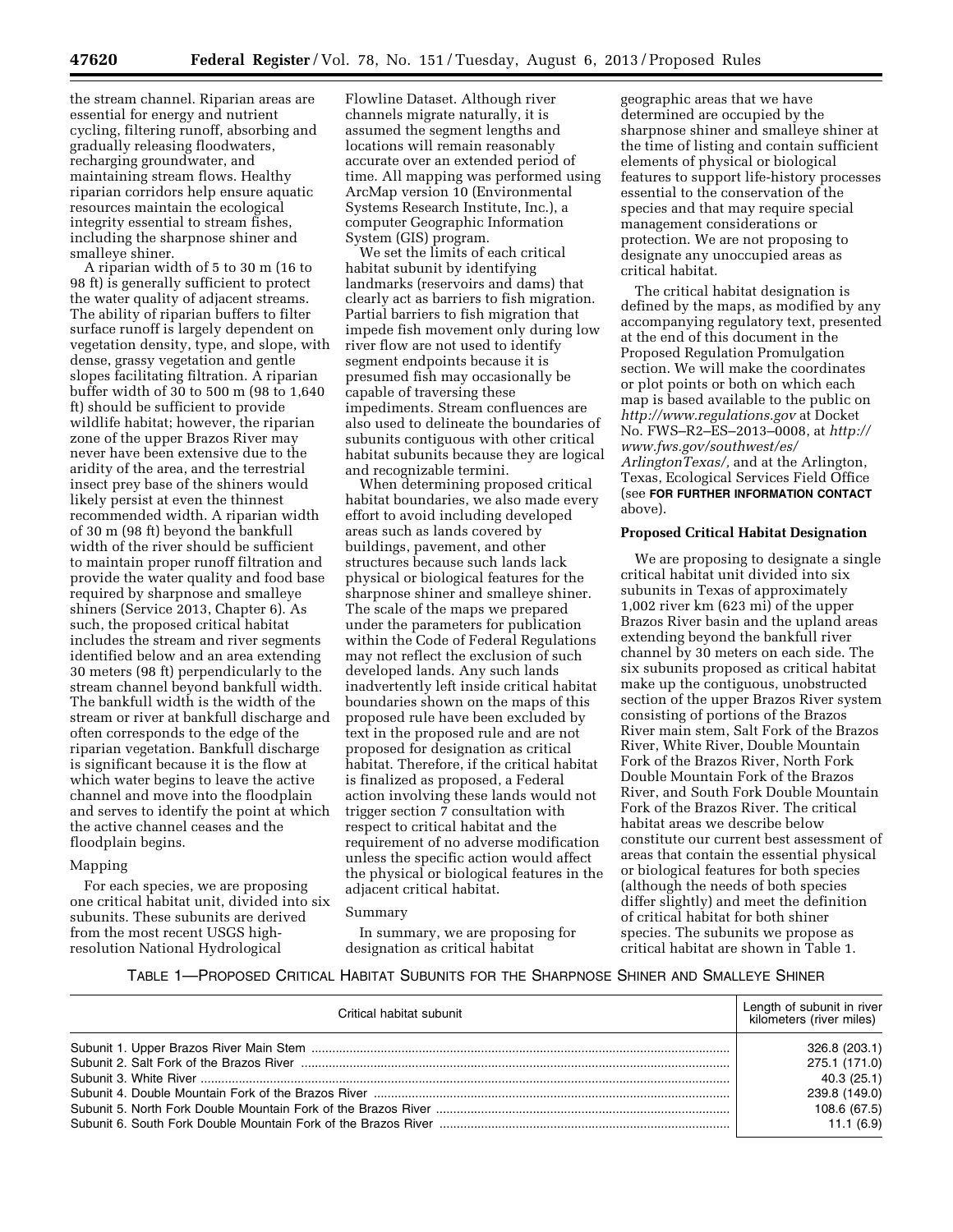# TABLE 1—PROPOSED CRITICAL HABITAT SUBUNITS FOR THE SHARPNOSE SHINER AND SMALLEYE SHINER—Continued

| Critical habitat subunit | Length of subunit in river<br>kilometers (river miles) |
|--------------------------|--------------------------------------------------------|
| $\tau$ otai              | 1,001.9 (622.5)                                        |

**Note:** Area sizes may not sum due to rounding.

The critical habitat areas include the river channels within the identified stream segments. The stream beds of navigable waters (stream beds maintaining an average width of at least 30 ft wide from the mouth up) in Texas are generally owned by the State, in trust for the public, while the lands alongside the streams can be privately owned. Therefore, for all stream segments included in the proposed critical habitat; the stream beds, including the small, seasonally dry portion of the stream beds between the bankfull width, where vegetation occurs; and the wetted channel, are owned by the State for the purposes of this proposed rule. To the best of our knowledge, all adjacent riparian areas are privately owned.

#### *Unit Description*

We determined the proposed unit of the upper Brazos River basin and its subunits are occupied by both species at the time of listing (Service 2013, Chapter 4). The upper Brazos River critical habitat unit, when considered in its entirety, exhibits all four of the primary constituent elements of critical habitat for both species. Some individual subunits may not contain all of the physical or biological features of critical habitat under all climatic conditions. For example, the elements of physical and biological features supporting the life-history processes of sharpnose and smalleye shiners are highly dependent on the naturally variable climatic conditions and river flow characteristics of the upper Brazos River basin and may not be present in all critical habitat subunits at all times (i.e., during severe droughts). However, each subunit likely contains suitable habitat during wet climatic conditions and will exhibit one or more of the essential physical or biological features that may require special management considerations or protection and are therefore included in the proposed designation under section 3(5)(A)(i) of the Act.

Subunits are designated based on sufficient elements of physical or biological features being present to support life-history processes of the sharpnose and smalleye shiners. Some subunits contain all of the identified elements of physical or biological

features and support multiple lifehistory processes, while other subunits contain only some elements of the physical or biological features necessary to support each species' particular use of that habitat. The following subunit descriptions briefly describe each of the proposed critical habitat subunits and the reasons why they meet the definition of critical habitat for the sharpnose shiner and smalleye shiner. The subunits are generally numbered from downstream to upstream.

# *Subunit 1: Upper Brazos River Main Stem*

Subunit 1 is 326.8 km (203.1 mi) long in Young, Throckmorton, Baylor, Knox, King, and Stonewall Counties. The downstream extent of the Upper Brazos River Main Stem Subunit is approximately 15 river km (9.3 miles) upstream of the eastern border of Young County where it intersects the upper portion of Possum Kingdom Lake. The upstream extent of this subunit is at the confluence of the Double Mountain Fork of the Brazos River and the Salt Fork of the Brazos River where they form the Brazos River main stem.

Subunit 1 provides an adequate length of unobstructed, sandy bottomed river (PCE 1) often with sufficient flow (PCE 2) and water quality (PCE 3) to support sharpnose and smalleye shiner survival and reproduction. However, during periods of severe drought, sufficient flow may not be maintained. Many upland areas adjacent to this subunit are encroached by saltcedar, although it generally contains the native riparian vegetation capable of maintaining river water quality and an adequate prey base for both shiner species (PCE 4).

Habitat features in this subunit are primarily threatened by groundwater withdrawal, saltcedar invasion, water quality degradation, drought, and impoundment. The South Bend Reservoir, identified as a feasible water management strategy by the Brazos G Regional Water Planning Group, would occur on this subunit if constructed, while the Throckmorton Reservoir and Millers Creek Reservoir Augmentation would occur on tributaries that discharge into this subunit (Service 2013, Chapter 3). The physical or biological features in this subunit may

require special management considerations or protection to minimize impacts from these threats.

#### *Subunit 2: Salt Fork of the Brazos River*

Subunit 2 is 275.1 km (171 mi) long in Stonewall, Kent, and Garza Counties. The downstream extent of the Salt Fork of the Brazos River Subunit is at the confluence of the Double Mountain Fork of the Brazos River and the Salt Fork of the Brazos River where they form the Brazos River main stem. The upstream extent of this subunit is on the Salt Fork of the Brazos River at the McDonald Road crossing in Garza County, which acts as a barrier to fish passage.

Subunit 2 provides an adequate length of unobstructed, sandy bottomed river (PCE 1) often with sufficient flow (PCE 2) and water quality (PCE 3) to support sharpnose and smalleye shiner survival and reproduction. However, during periods of severe drought, sufficient flow may not be maintained and naturally occurring salt plumes may occasionally result in inadequate water quality. Many upland areas adjacent to this subunit are encroached by saltcedar, although it generally contains the native riparian vegetation capable of maintaining river water quality and an adequate prey base for both shiner species (PCE 4).

Habitat features in this subunit are primarily threatened by groundwater withdrawal, saltcedar invasion, desalination projects, water quality degradation, and drought. Several of these threats have the potential to decrease surface water volume available for fish use. The threat of reservoir impoundment is minimized because the highly saline water of this subunit is generally of little use for industrial, agricultural, and municipal needs. The physical or biological features in this subunit may require special management considerations or protection to minimize impacts from these threats.

#### *Subunit 3: White River*

Subunit 3 is 40.3 km (25.1 mi) long in Kent, Garza, and Crosby Counties. The downstream extent of the White River Subunit is at the confluence of the White River with the Salt Fork of the Brazos River. The upstream extent is immediately downstream of the White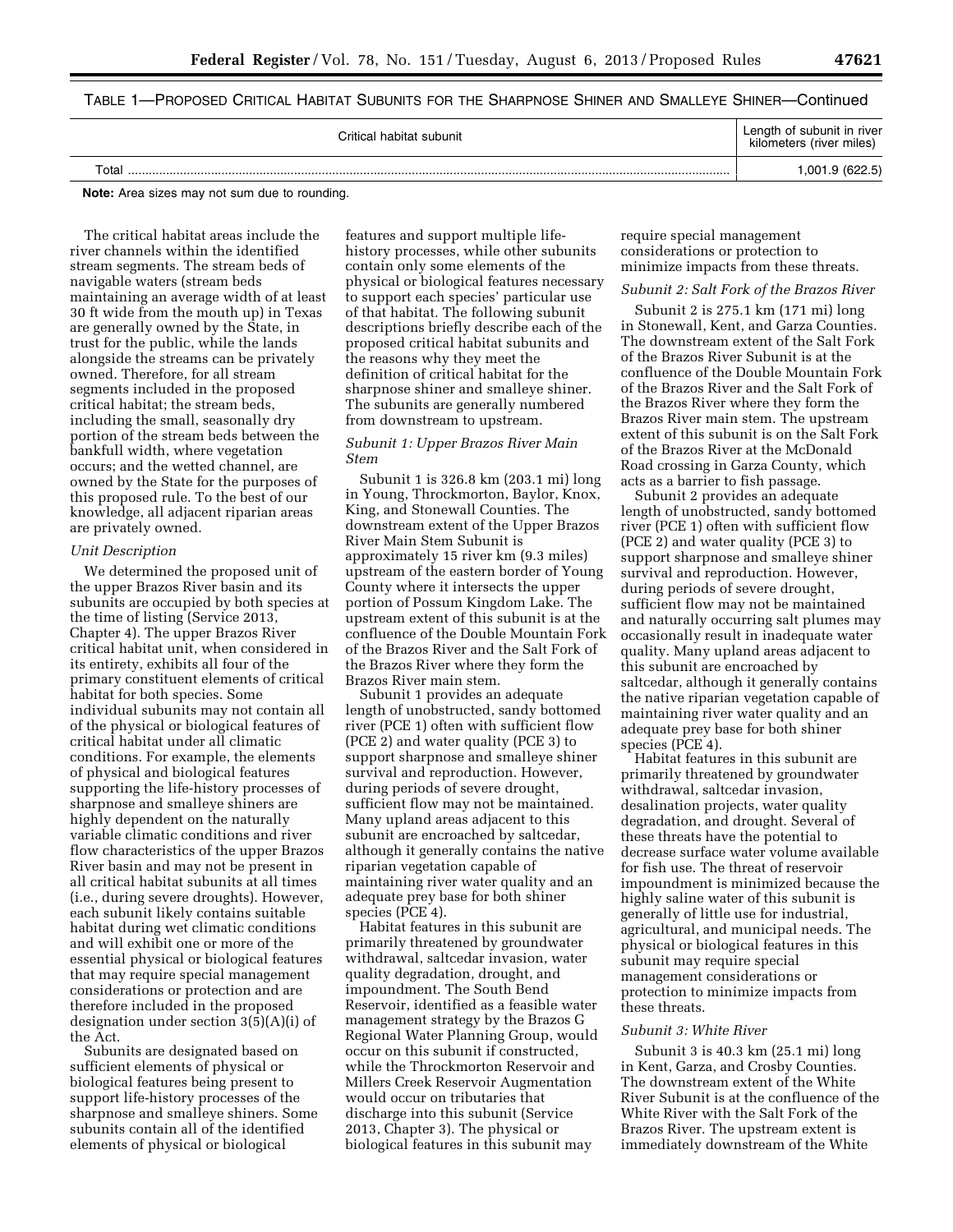River Lake impoundment on the White River.

Given the lack of adequate sampling from this area, records of the smalleye shiner from the White River are old and rare, and sharpnose shiners have never been recorded from this subunit (Service 2013, Chapter 2). However, records of both species have been documented within the last 5 years from the Salt Fork of the Brazos River less than 1 km (0.6 mi) downstream of the confluence of this subunit. Therefore, the White River Subunit is contiguous with areas currently occupied by both species, and there are no fish barriers to prevent them from migrating into this area. Therefore, given the information above and the biological similarity between these species, we consider this subunit within the geographic range occupied by both species. Furthermore, the White River provides surface water flow of relatively low salinity into the Salt Fork of the Brazos River, which may be important in maintaining the water quality of this downstream subunit.

Subunit 3 provides an adequate length of unobstructed, sandy bottomed river (PCE 1) when considered as part of the contiguous critical habitat unit as a whole. This subunit likely contains only sufficient flow (PCE 2) and water quality (PCE 3) to support sharpnose and smalleye shiner survival and reproduction under wet climatic conditions or when water is being released from upstream impoundments. During periods of severe drought, sufficient flow may not be maintained. Upland areas adjacent to this subunit are likely encroached by saltcedar, although it generally contains the native riparian vegetation capable of maintaining river water quality and an adequate prey base for both shiner species (PCE 4).

Habitat features in this subunit are primarily threatened by groundwater withdrawal, saltcedar invasion, water quality degradation, drought, and impoundment. Flow is normally available in this subunit only as a result of water release from White River Lake upstream of this subunit. Therefore, the physical or biological features in this subunit may require special management considerations or protection to minimize impacts from these threats.

#### *Subunit 4: Double Mountain Fork of the Brazos River*

Subunit 4 is 239.8 km (149 mi) long in Stonewall, Haskell, Fisher, and Kent Counties. The downstream extent of the Double Mountain Fork of the Brazos River Subunit is at the confluence of the

Double Mountain Fork of the Brazos River and the Salt Fork of the Brazos River where they form the Brazos River main stem. The upstream extent of this subunit is at the confluence of the South Fork Double Mountain Fork of the Brazos River and the North Fork Double Mountain Fork of the Brazos River where they form the Double Mountain Fork of the Brazos River.

Subunit 4 provides an adequate length of unobstructed, sandy bottomed river (PCE 1) when considered as part of the contiguous critical habitat unit as a whole. This subunit likely contains sufficient flow (PCE 2) and water quality (PCE 3) to support sharpnose and smalleye shiner survival and reproduction most of the time although during periods of severe drought, sufficient flow may not be maintained. Upland areas adjacent to this subunit are likely encroached by saltcedar, but it generally contains the native riparian vegetation capable of maintaining river water quality and an adequate prey base for both shiner species (PCE 4).

Habitat features in this subunit are primarily threatened by groundwater withdrawal, saltcedar invasion, water quality degradation, drought, and impoundment. The Double Mountain Fork East and West Reservoirs, identified as feasible water management strategies by the Brazos G Regional Water Planning Group, would occur in this subunit if constructed (Service 2013, Chapter 3). Therefore, the physical or biological features in this subunit may require special management considerations or protection to minimize impacts from these threats.

# *Subunit 5: North Fork Double Mountain Fork of the Brazos River*

Subunit 5 is 108.6 km (67.5 mi) long in Kent, Garza, and Crosby Counties. The downstream extent of the North Fork Double Mountain Fork Subunit is at the confluence of the South Fork Double Mountain Fork of the Brazos River and the North Fork Double Mountain Fork of the Brazos River where they form the Double Mountain Fork of the Brazos River. The upstream extent of this subunit is the earthen impoundment near Janes-Prentice Lake in Crosby County, Texas.

Subunit 5 provides an adequate length of unobstructed, sandy bottomed river (PCE 1) when considered as part of the contiguous critical habitat unit as a whole. This subunit likely contains sufficient flow (PCE 2) and water quality (PCE 3) to support sharpnose and smalleye shiner survival and reproduction much of the time, but during periods of severe drought,

sufficient flow may not be maintained. Upland areas adjacent to this subunit are likely encroached by saltcedar, although it generally contains the native riparian vegetation capable of maintaining river water quality and an adequate prey base for both shiner species (PCE 4).

Habitat features in this subunit are primarily threatened by groundwater withdrawal, saltcedar invasion, water quality degradation, drought, and impoundment. Post Reservoir and the North Fork Diversion Reservoir, identified as feasible water management strategies by the Brazos G Regional Water Planning Group, would occur in this subunit if constructed (Service 2013, Chapter 3). Therefore, the physical or biological features in this subunit may require special management considerations or protection to minimize impacts from these threats.

# *Subunit 6: South Fork Double Mountain Fork of the Brazos River*

Subunit 6 is 11.1 km (6.9 mi) long in Kent and Garza Counties. The downstream extent of the South Fork Double Mountain Fork Subunit is at the confluence of the South Fork Double Mountain Fork of the Brazos River and the North Fork Double Mountain Fork of the Brazos River where they form the Double Mountain Fork of the Brazos River. The upstream extent of this subunit is immediately downstream of the John T. Montford Dam of Lake Alan Henry. Although there is a lack of recent records (smalleye shiner last observed in 1992) in this subunit, it is contiguous with areas currently occupied by both species, and there are no known fish barriers to prevent them from migrating into this area. The subunit does not have public access, and there are few opportunities to survey for fish in this river segment. However, given the information above and the biological similarity between these species, we consider this subunit within the geographic range occupied by both sharpnose and smalleye shiners.

Subunit 6 provides an adequate length of unobstructed, sandy bottomed river (PCE 1) when considered as part of the contiguous critical habitat unit as a whole. This subunit likely contains only sufficient flow (PCE 2) and water quality (PCE 3) to support sharpnose and smalleye shiner survival and reproduction under wet climatic conditions or when water is being actively released from upstream impoundments. During periods of severe drought, sufficient flow may not be maintained. Upland areas adjacent to this subunit may be encroached by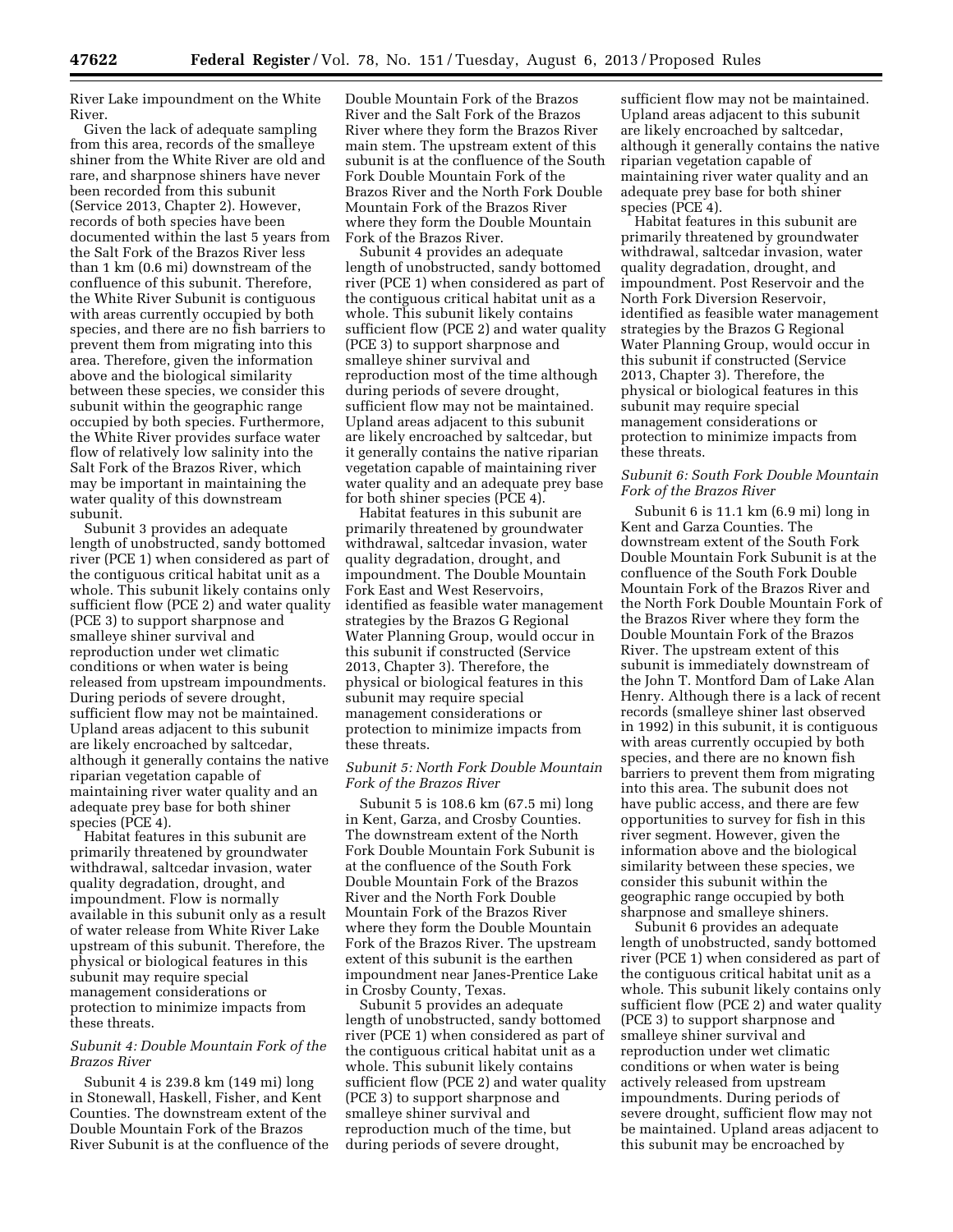saltcedar, although it generally contains the native riparian vegetation capable of maintaining river water quality and an adequate prey base for both shiner species (PCE 4).

Habitat features in this subunit are primarily threatened by drought and impoundment. Flow is normally present in this subunit only as a result of water released from Lake Alan Henry. Flow from this subunit directly affects surface water volume in the Double Mountain Fork of the Brazos River Subunit available for fish use. Therefore, the physical or biological features in this subunit may require special management considerations or protection to minimize impacts from these threats.

# **Effects of Critical Habitat Designation**

#### *Section 7 Consultation*

Section 7(a)(2) of the Act requires Federal agencies, including the Service, to ensure that any action they fund, authorize, or carry out is not likely to jeopardize the continued existence of any endangered species or threatened species or result in the destruction or adverse modification of designated critical habitat of such species. In addition, section 7(a)(4) of the Act requires Federal agencies to confer with the Service on any agency action that is likely to jeopardize the continued existence of any species proposed to be listed under the Act or result in the destruction or adverse modification of proposed critical habitat.

Decisions by the 5th and 9th Circuit Courts of Appeals have invalidated our regulatory definition of ''destruction or adverse modification'' (50 CFR 402.02) (see *Gifford Pinchot Task Force* v. *U.S. Fish and Wildlife Service,* 378 F.3d 1059 (9th Cir. 2004) and *Sierra Club* v. *U.S. Fish and Wildlife Service et al.,* 245 F.3d 434, 442 (5th Cir. 2001)), and we do not rely on this regulatory definition when analyzing whether an action is likely to destroy or adversely modify critical habitat. Under the statutory provisions of the Act, we determine destruction or adverse modification on the basis of whether, with implementation of the proposed Federal action, the affected critical habitat would continue to serve its intended conservation role for the species.

If a Federal action may affect a listed species or its critical habitat, the responsible Federal agency (action agency) must enter into consultation with us. Examples of actions that are subject to the section 7 consultation process are actions on State, tribal, local, or private lands that require a Federal permit (such as a permit from

the U.S. Army Corps of Engineers under section 404 of the Clean Water Act (33 U.S.C. 1251 *et seq.*) or a permit from the Service under section 10 of the Act) or that involve some other Federal action (such as funding from the Federal Highway Administration, Federal Aviation Administration, or the Federal Emergency Management Agency). Federal actions not affecting listed species or critical habitat, and actions on State, tribal, local, or private lands that are not federally funded or authorized, do not require section 7 consultation.

As a result of section 7 consultation, we document compliance with the requirements of section 7(a)(2) through our issuance of:

(1) A concurrence letter for Federal actions that may affect, but are not likely to adversely affect, listed species or critical habitat; or

(2) A biological opinion for Federal actions that may affect, or are likely to adversely affect, listed species or critical habitat.

When we issue a biological opinion concluding that a project is likely to jeopardize the continued existence of a listed species and/or destroy or adversely modify critical habitat, we provide reasonable and prudent alternatives to the project, if any are identifiable, that would avoid the likelihood of jeopardy and/or destruction or adverse modification of critical habitat. We define ''reasonable and prudent alternatives'' (at 50 CFR 402.02) as alternative actions identified during consultation that:

(1) Can be implemented in a manner consistent with the intended purpose of the action,

(2) Can be implemented consistent with the scope of the Federal agency's legal authority and jurisdiction,

(3) Are economically and technologically feasible, and

(4) Would, in the Director's opinion, avoid the likelihood of jeopardizing the continued existence of the listed species and/or avoid the likelihood of destroying or adversely modifying critical habitat.

Reasonable and prudent alternatives can vary from slight project modifications to extensive redesign or relocation of the project. Costs associated with implementing a reasonable and prudent alternative are similarly variable.

Regulations at 50 CFR 402.16 require Federal agencies to reinitiate consultation on previously reviewed actions in instances where we have listed a new species or subsequently designated critical habitat that may be affected and the Federal agency has

retained discretionary involvement or control over the action (or the agency's discretionary involvement or control is authorized by law). Consequently, Federal agencies sometimes may need to request reinitiation of consultation with us on actions for which formal consultation has been completed, if those actions with discretionary involvement or control may affect subsequently listed species or designated critical habitat.

# *Application of the ''Adverse Modification'' Standard*

The key factor related to the adverse modification determination is whether, with implementation of the proposed Federal action, the affected critical habitat would continue to serve its intended conservation role for the species. Activities that may destroy or adversely modify critical habitat are those that alter the physical or biological features to an extent that appreciably reduces the conservation value of critical habitat for the sharpnose shiner or smalleye shiner. As discussed above, the role of critical habitat is to support life-history needs of the species and provide for the conservation of the species.

Section 4(b)(8) of the Act requires us to briefly evaluate and describe, in any proposed or final regulation that designates critical habitat, activities involving a Federal action that may destroy or adversely modify such habitat, or that may be affected by such designation.

Activities that may affect critical habitat, when carried out, funded, or authorized by a Federal agency, should result in consultation for the sharpnose shiner or smalleye shiner. These activities include, but are not limited to:

(1) Activities physically disturbing the riverine habitat upon which these shiner species depend, particularly by decreasing surface water flows or altering channel morphology. Such activities could include, but are not limited to, impoundment, in-stream mining, channelization, and dewatering. These activities could result in the physical destruction of habitat or the modification of habitat such that it no longer supports the reproduction of these species.

(2) Activities increasing the concentration of pollutants in surface water within areas designated as critical habitat. Such activities could include, but are not limited to, increases in impervious cover in the surface watershed, destruction of the adjacent upland areas by land uses incompatible with maintaining a healthy riverine system, and release of pollutants into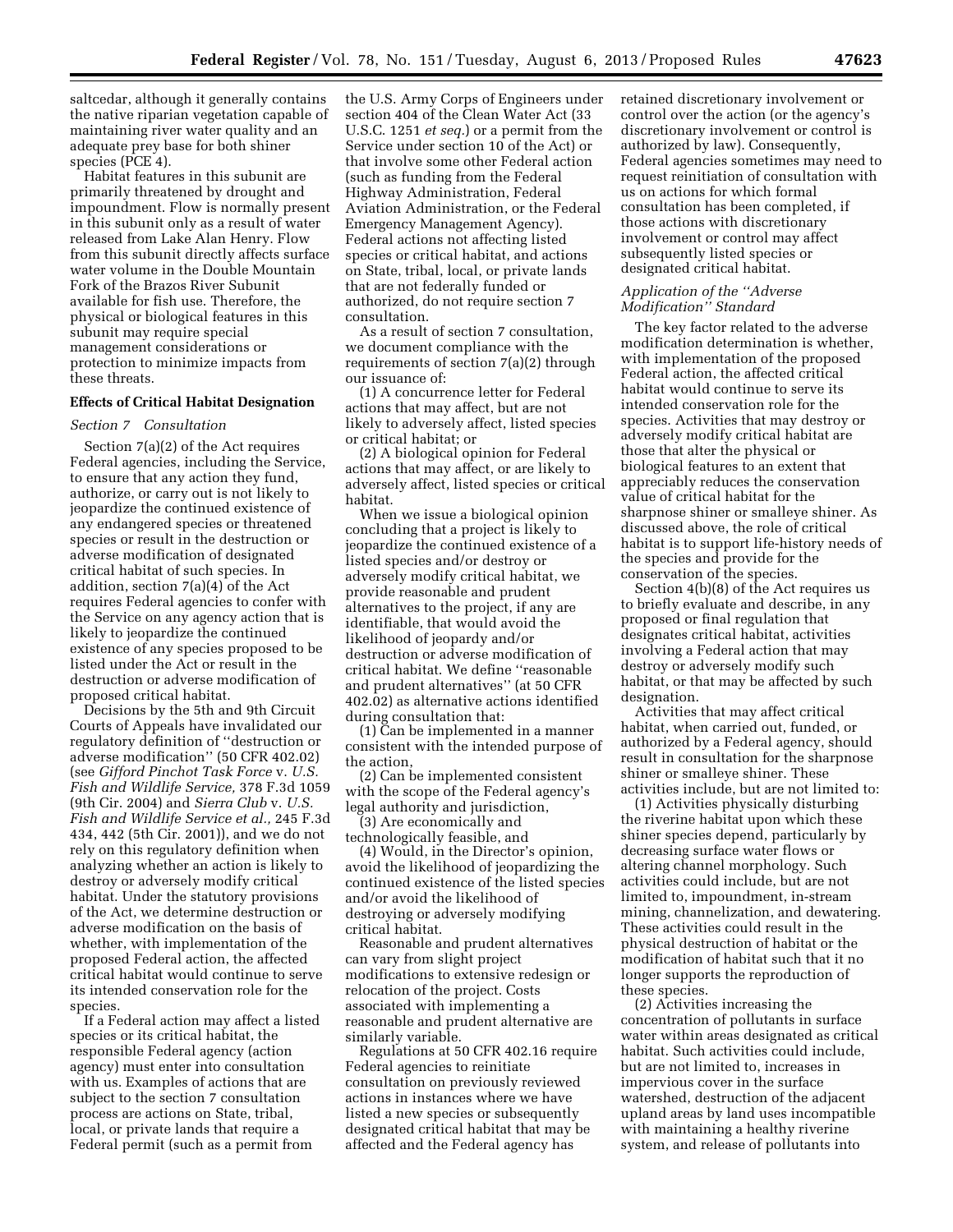the surface water or connected groundwater. These activities could alter water conditions to levels that are beyond the tolerances of the shiner species and result in direct or cumulative adverse effects to these

individuals and their life cycles. (3) Activities depleting the underlying groundwater or otherwise diverting water to an extent that decreases or stops the flow of surface waters within areas designated as critical habitat. Such activities could include, but are not limited to, excessive water withdrawals from aquifers and diversion of natural discharge features. These activities could dewater habitat or reduce water quality to levels that are beyond the tolerances of the sharpnose and smalleye shiner, and result in direct or cumulative adverse effects to these individuals and their life cycles.

(4) Activities leading to the introduction, expansion, or increased density of an exotic plant or animal species that is detrimental to the sharpnose shiner or smalleye shiner or their habitat.

#### **Exemptions**

# *Application of Section 4(a)(3) of the Act*

The Sikes Act Improvement Act of 1997 (Sikes Act) (16 U.S.C. 670a) required each military installation that includes land and water suitable for the conservation and management of natural resources to complete an integrated natural resources management plan (INRMP) by November 17, 2001.

The National Defense Authorization Act for Fiscal Year 2004 (Pub. L. 108– 136) amended the Act to limit areas eligible for designation as critical habitat. Specifically, section 4(a)(3)(B)(i) of the Act (16 U.S.C. 1533(a)(3)(B)(i)) now provides: ''The Secretary shall not designate as critical habitat any lands or other geographic areas owned or controlled by the Department of Defense, or designated for its use, that are subject to an integrated natural resources management plan prepared under section 101 of the Sikes Act (16 U.S.C. 670a), if the Secretary determines in writing that such plan provides a benefit to the species for which critical habitat is proposed for designation.''

There are no Department of Defense lands within the proposed critical habitat designation for the sharpnose shiner or smalleye shiner; therefore we are not exempting any areas under section  $4(a)(3)(B)(i)$  of the Act.

# **Exclusions**

# *Application of Section 4(b)(2) of the Act*

Section 4(b)(2) of the Act states that the Secretary shall designate and make revisions to critical habitat on the basis of the best available scientific data after taking into consideration the economic impact, national security impact, and any other relevant impact of specifying any particular area as critical habitat. The Secretary may exclude an area from critical habitat if he determines that the benefits of such exclusion outweigh the benefits of specifying such area as part of the critical habitat, unless he determines, based on the best scientific data available, that the failure to designate such area as critical habitat will result in the extinction of the species. In making that determination, the statute on its face, as well as the legislative history, are clear that the Secretary has broad discretion regarding which factor(s) to use and how much weight to give to any factor.

Under section 4(b)(2) of the Act, we may exclude an area from designated critical habitat based on economic impacts, impacts on national security, or any other relevant impacts. In considering whether to exclude a particular area from the designation, we identify the benefits of including the area in the designation, identify the benefits of excluding the area from the designation, and evaluate whether the benefits of exclusion outweigh the benefits of inclusion. If the analysis indicates that the benefits of exclusion outweigh the benefits of inclusion, the Secretary may exercise his discretion to exclude the area only if such exclusion would not result in the extinction of the species.

#### *Exclusions Based on Economic Impacts*

Under section 4(b)(2) of the Act, we consider the economic impacts of specifying any particular area as critical habitat. In order to consider economic impacts, we are preparing an analysis of the economic impacts of the proposed critical habitat designation and related factors. Potential land use sectors that may be affected by a sharpnose shiner and smalleye shiner critical habitat designation include sectors associated with construction or improvement of roads, bridges, pipelines, or bank stabilization; residential or commercial development; the control of surface waters or removal of groundwater; and irrigation water use and management.

During the development of a final designation, we will consider economic impacts, public comments, and other new information, and areas may be excluded from the final critical habitat

designation under section 4(b)(2) of the Act and our implementing regulations at 50 CFR 424.19.

*Exclusions Based on National Security Impacts* 

Under section 4(b)(2) of the Act, we consider whether there are lands where a national security impact might exist. There are no Department of Defense lands within the proposed critical habitat designation for the sharpnose shiner or smalleye shiner; therefore, currently, there are no areas proposed for exclusion based on impacts on national security.

# *Exclusions Based on Other Relevant Impacts*

Under section 4(b)(2) of the Act, we consider any other relevant impacts, in addition to economic impacts and impacts on national security. We consider a number of factors including whether the landowners have developed any HCPs or other management plans for the area, or whether there are conservation partnerships that would be encouraged by designation of, or exclusion from, critical habitat. In addition, we look at Tribal management in recognition of their capability to appropriately manage their own resources, and consider the governmentto-government relationship of the United States with Tribal entities. We also consider any social impacts that might occur because of the designation.

When we evaluate the existence of a conservation plan when considering the benefits of exclusion, we consider a variety of factors, including but not limited to, whether the plan is finalized; how it provides for the conservation of the essential physical or biological features; whether there is a reasonable expectation that the conservation management strategies and actions contained in a management plan will be implemented into the future; whether the conservation strategies in the plan are likely to be effective; and whether the plan contains a monitoring program or adaptive management to ensure that the conservation measures are effective and can be adapted in the future in response to new information.

In preparing this proposal, we have determined that there are currently no HCPs for the sharpnose shiner or smalleye shiner. The proposed designation does not include any tribal lands or trust resources. We anticipate no impact on tribal lands, partnerships, or HCPs from this proposed critical habitat designation. Accordingly, we are not currently considering excluding any areas from the critical habitat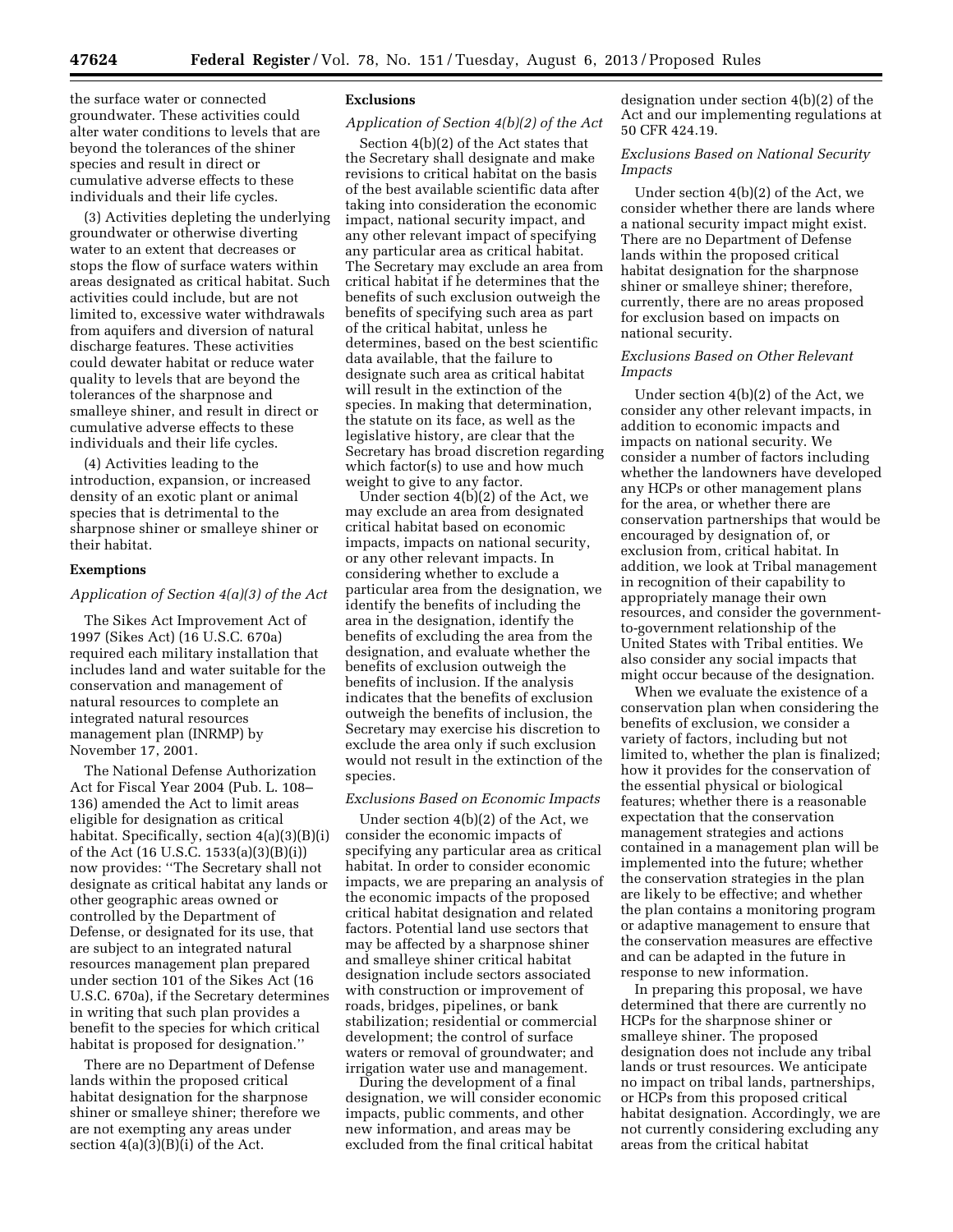designation based on other relevant impacts.

# **Required Determinations**

# *Regulatory Planning and Review— Executive Orders 12866 and 13563*

Executive Order 12866 provides that the Office of Information and Regulatory Affairs (OIRA) in the Office of Management and Budget will review all significant rules. The Office of Information and Regulatory Affairs has determined that this rule is not significant.

Executive Order 13563 reaffirms the principles of Executive Order 12866 while calling for improvements in the nation's regulatory system to promote predictability, to reduce uncertainty, and to use the best, most innovative, and least burdensome tools for achieving regulatory ends. The executive order directs agencies to consider regulatory approaches that reduce burdens and maintain flexibility and freedom of choice for the public where these approaches are relevant, feasible, and consistent with regulatory objectives. Executive Order 13563 emphasizes further that regulations must be based on the best available science and that the rulemaking process must allow for public participation and an open exchange of ideas. We have developed this rule in a manner consistent with these requirements.

# *Regulatory Flexibility Act (5 U.S.C. 601 et seq.)*

Under the Regulatory Flexibility Act (RFA; 5 U.S.C. 601 *et seq.*) as amended by the Small Business Regulatory Enforcement Fairness Act (SBREFA) of 1996 (5 U.S.C 801 *et seq.*), whenever an agency must publish a notice of rulemaking for any proposed or final rule, it must prepare and make available for public comment a regulatory flexibility analysis that describes the effects of the rule on small entities (small businesses, small organizations, and small government jurisdictions). However, no regulatory flexibility analysis is required if the head of the agency certifies the rule will not have a significant economic impact on a substantial number of small entities. The SBREFA amended the RFA to require Federal agencies to provide a certification statement of the factual basis for certifying that the rule will not have a significant economic impact on a substantial number of small entities.

According to the Small Business Administration, small entities include small organizations such as independent nonprofit organizations; small governmental jurisdictions,

including school boards and city and town governments that serve fewer than 50,000 residents; and small businesses (13 CFR 121.201). Small businesses include such businesses as manufacturing and mining concerns with fewer than 500 employees, wholesale trade entities with fewer than 100 employees, retail and service businesses with less than \$5 million in annual sales, general and heavy construction businesses with less than \$27.5 million in annual business, special trade contractors doing less than \$11.5 million in annual business, and forestry and logging operations with fewer than 500 employees and annual business less than \$7 million. To determine whether small entities may be affected, we will consider the types of activities that might trigger regulatory impacts under this designation as well as types of project modifications that may result. In general, the term ''significant economic impact'' is meant to apply to a typical small business firm's business operations.

Importantly, the incremental impacts of a rule must be *both* significant and substantial to prevent certification of the rule under the RFA and to require the preparation of an initial regulatory flexibility analysis. If a substantial number of small entities are affected by the proposed critical habitat designation, but the per-entity economic impact is not significant, the Service may certify. Likewise, if the per-entity economic impact is likely to be significant, but the number of affected entities is not substantial, the Service may also certify.

Under the RFA, as amended, and following recent court decisions, Federal agencies are only required to evaluate the potential incremental impacts of rulemaking on those entities directly regulated by the rulemaking itself, and not the potential impacts to indirectly affected entities. The regulatory mechanism through which critical habitat protections are realized is section 7 of the Act, which requires Federal agencies, in consultation with the Service, to ensure that any action authorized, funded, or carried by the Agency is not likely to adversely modify critical habitat. Therefore, only Federal action agencies are directly subject to the specific regulatory requirement (avoiding destruction and adverse modification) imposed by critical habitat designation. Under these circumstances, it is our position that only Federal action agencies will be directly regulated by this designation. Therefore, because Federal agencies are not small entities, the Service may certify that the proposed critical habitat

rule will not have a significant economic impact on a substantial number of small entities.

We acknowledge, however, that in some cases, third-party proponents of the action subject to permitting or funding may participate in a section 7 consultation, and thus may be indirectly affected. We believe it is good policy to assess these impacts if we have sufficient data before us to complete the necessary analysis, whether or not this analysis is strictly required by the RFA. While this regulation does not directly regulate these entities, in our draft economic analysis we will conduct a brief evaluation of the potential number of third parties participating in consultations on an annual basis in order to ensure a more complete examination of the incremental effects of this proposed rule in the context of the RFA.

In conclusion, we believe that, based on our interpretation of directly regulated entities under the RFA and relevant case law, this designation of critical habitat will only directly regulate Federal agencies which are not by definition small business entities. As such, we certify that, if promulgated, this designation of critical habitat would not have a significant economic impact on a substantial number of small business entities. Therefore, an initial regulatory flexibility analysis is not required. However, though not necessarily required by the RFA, in our draft economic analysis for this proposal we will consider and evaluate the potential effects to third parties that may be involved with consultations with Federal action agencies related to this action.

### *Energy Supply, Distribution, or Use— Executive Order 13211*

Executive Order 13211 (Actions Concerning Regulations That Significantly Affect Energy Supply, Distribution, or Use) requires agencies to prepare Statements of Energy Effects when undertaking certain actions. We do not expect the designation of this proposed critical habitat to significantly affect energy supplies, distribution, or use. Oil and gas pipelines crossing the proposed critical habitat can be buried under the river channel and the contours of the channel bed returned to their natural state. Also, the minimal and unpredictable flows of the upper Brazos River are not well suited for hydroelectric power generation. Therefore, this action is not a significant energy action, and no Statement of Energy Effects is required. However, we will further evaluate this issue as we conduct our economic analysis, and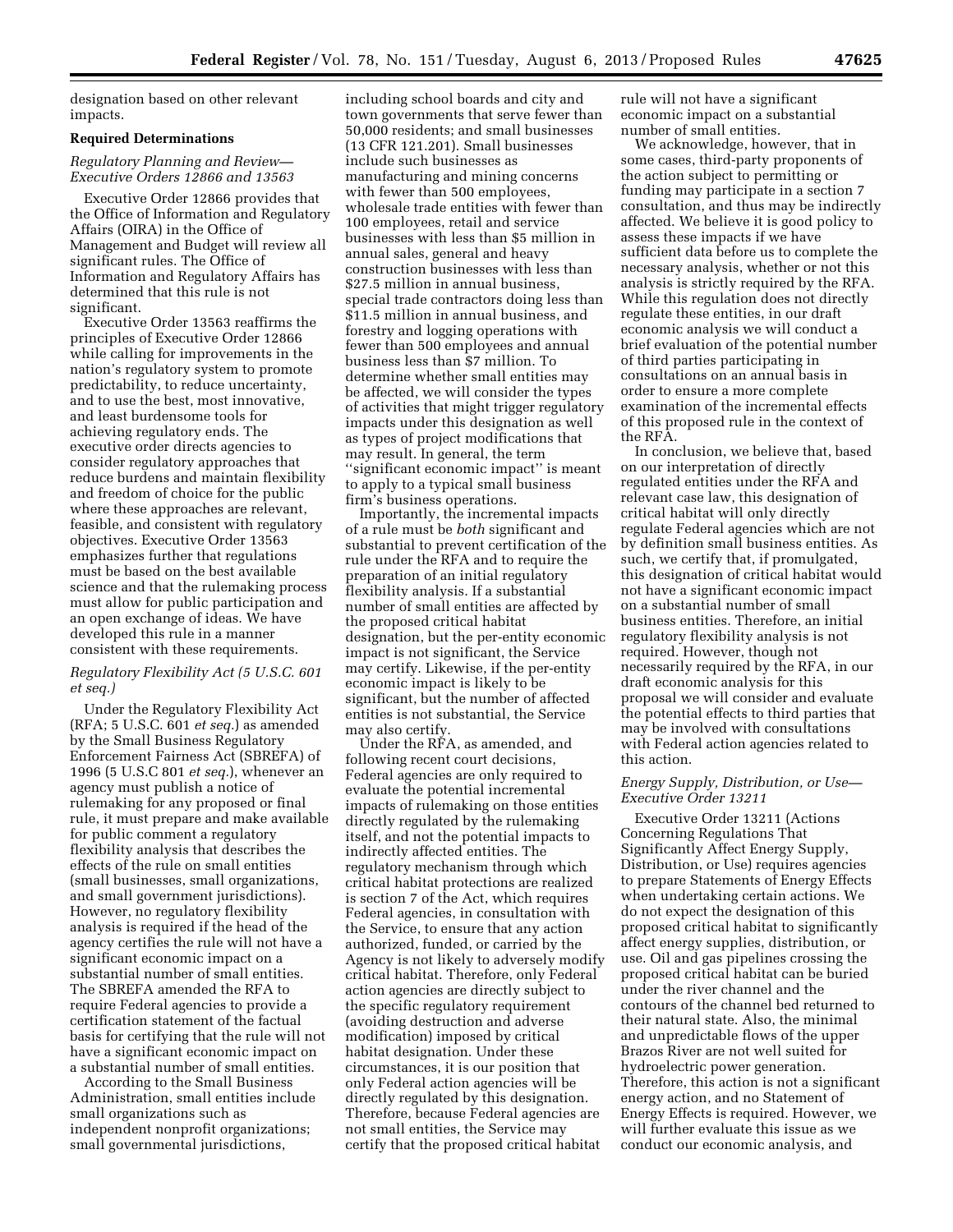review and revise this assessment as warranted.

### *Unfunded Mandates Reform Act (2 U.S.C. 1501 et seq.)*

In accordance with the Unfunded Mandates Reform Act (2 U.S.C. 1501 *et seq.*), we make the following findings:

(1) This rule would not produce a Federal mandate. In general, a Federal mandate is a provision in legislation, statute, or regulation that would impose an enforceable duty upon State, local, or tribal governments, or the private sector, and includes both ''Federal intergovernmental mandates'' and ''Federal private sector mandates.'' These terms are defined in 2 U.S.C. 658(5)–(7). ''Federal intergovernmental mandate'' includes a regulation that ''would impose an enforceable duty upon State, local, or tribal governments'' with two exceptions. It excludes ''a condition of Federal assistance.'' It also excludes ''a duty arising from participation in a voluntary Federal program,'' unless the regulation ''relates to a then-existing Federal program under which \$500,000,000 or more is provided annually to State, local, and tribal governments under entitlement authority,'' if the provision would ''increase the stringency of conditions of assistance'' or ''place caps upon, or otherwise decrease, the Federal Government's responsibility to provide funding,'' and the State, local, or tribal governments ''lack authority'' to adjust accordingly. At the time of enactment, these entitlement programs were: Medicaid; Aid to Families with Dependent Children work programs; Child Nutrition; Food Stamps; Social Services Block Grants; Vocational Rehabilitation State Grants; Foster Care, Adoption Assistance, and Independent Living; Family Support Welfare Services; and Child Support Enforcement. ''Federal private sector mandate'' includes a regulation that ''would impose an enforceable duty upon the private sector, except (i) a condition of Federal assistance or (ii) a duty arising from participation in a voluntary Federal program.''

The designation of critical habitat does not impose a legally binding duty on non-Federal Government entities or private parties. Under the Act, the only regulatory effect is that Federal agencies must ensure that their actions do not destroy or adversely modify critical habitat under section 7. While non-Federal entities that receive Federal funding, assistance, or permits, or that otherwise require approval or authorization from a Federal agency for an action, may be indirectly impacted by the designation of critical habitat, the

legally binding duty to avoid destruction or adverse modification of critical habitat rests squarely on the Federal agency. Furthermore, to the extent that non-Federal entities are indirectly impacted because they receive Federal assistance or participate in a voluntary Federal aid program, the Unfunded Mandates Reform Act would not apply, nor would critical habitat shift the costs of the large entitlement programs listed above onto State governments.

(2) We do not believe that this rule would significantly or uniquely affect small governments. The lands adjacent to the river channel being proposed for critical habitat designation are primarily owned by private landowners, which do not fit the definition of ''small governmental jurisdiction.'' Therefore, a Small Government Agency Plan is not required. However, we will further evaluate this issue as we conduct our economic analysis, and review and revise this assessment as warranted.

# *Takings—Executive Order 12630*

In accordance with Executive Order 12630 (Government Actions and Interference with Constitutionally Protected Private Property Rights), we are analyzing the potential takings implications of designating critical habitat for the sharpnose shiner and smalleye shiner in a takings implications assessment. The best information currently available indicates that this designation of critical habitat for the sharpnose shiner and smalleye shiner does not pose significant takings implications. However, we will further evaluate this issue as we conduct our economic analysis, and complete a takings implications assessment before issuing a final determination.

# *Federalism—Executive Order 13132*

In accordance with Executive Order 13132 (Federalism), this proposed rule does not have significant Federalism effects. A federalism summary impact statement is not required. In keeping with Department of the Interior and Department of Commerce policy, we requested information from, and coordinated development of, this proposed critical habitat designation with appropriate State resource agencies. The designation of critical habitat in geographic areas currently occupied by the sharpnose shiner and smalleye shiner imposes no additional restrictions to those in place as a result of the listing of the species and, therefore, has little incremental impact on State and local governments and their activities. The designation may

have some benefit to these governments because the areas that contain the physical or biological features essential to the conservation of the species are more clearly defined, and the elements of the features of the habitat necessary to the conservation of the species are specifically identified. This information does not alter where and what federally sponsored activities may occur. However, it may assist local governments in long-range planning (rather than having them wait for caseby-case section 7 consultations to occur).

Where State and local governments require approval or authorization from a Federal agency for actions that may affect critical habitat, consultation under section 7(a)(2) would be required. While non-Federal entities that receive Federal funding, assistance, or permits, or that otherwise require approval or authorization from a Federal agency for an action, may be indirectly impacted by the designation of critical habitat, the legally binding duty to avoid destruction or adverse modification of critical habitat rests squarely on the Federal agency.

# *Civil Justice Reform—Executive Order 12988*

In accordance with Executive Order 12988 (Civil Justice Reform), the Office of the Solicitor has determined that the rule does not unduly burden the judicial system and that it meets the requirements of sections 3(a) and 3(b)(2) of the Order. We have proposed designating critical habitat in accordance with the provisions of the Act. To assist the public in understanding the habitat needs of the species, the proposed rule identifies the elements of physical or biological features essential to the conservation of the species. The areas of proposed critical habitat are presented on maps, and the rule provides several options for the interested public to obtain more detailed location information, if desired.

# *Paperwork Reduction Act of 1995 (44 U.S.C. 3501 et seq.)*

This rule does not contain any new collections of information that require approval by OMB under the Paperwork Reduction Act of 1995 (44 U.S.C. 3501 *et seq.*). This rule will not impose recordkeeping or reporting requirements on State or local governments, individuals, businesses, or organizations. An agency may not conduct or sponsor, and a person is not required to respond to, a collection of information unless it displays a currently valid OMB control number.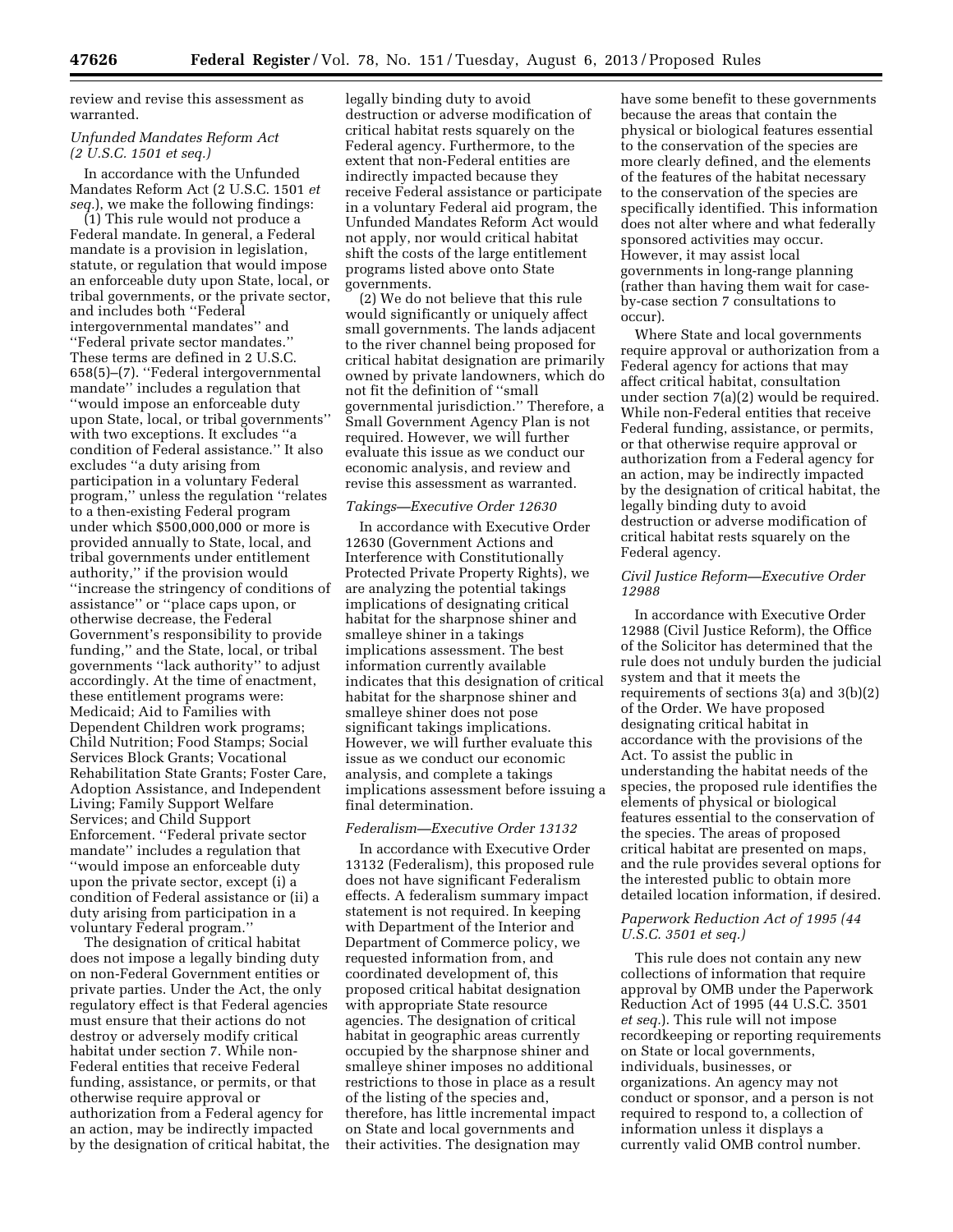# *National Environmental Policy Act (42 U.S.C. 4321 et seq.)*

It is our position that, outside the jurisdiction of the U.S. Court of Appeals for the Tenth Circuit, we do not need to prepare environmental analyses pursuant to NEPA (42 U.S.C. 4321 *et seq.*) in connection with designating critical habitat under the Act. We published a notice outlining our reasons for this determination in the **Federal Register** on October 25, 1983 (48 FR 49244). This position was upheld by the U.S. Court of Appeals for the Ninth Circuit (*Douglas County* v. *Babbitt,* 48 F.3d 1495 (9th Cir. 1995), cert. denied 516 U.S. 1042 (1996)).

# *Government-to-Government Relationship With Tribes*

In accordance with the President's memorandum of April 29, 1994 (Government-to-Government Relations with Native American Tribal Governments; 59 FR 22951), Executive Order 13175 (Consultation and Coordination With Indian Tribal Governments), and the Department of the Interior's manual at 512 DM 2, we readily acknowledge our responsibility to communicate meaningfully with recognized Federal Tribes on a government-to-government basis. In accordance with Secretarial Order 3206 of June 5, 1997 (American Indian Tribal Rights, Federal-Tribal Trust Responsibilities, and the Endangered Species Act), we readily acknowledge our responsibilities to work directly with tribes in developing programs for healthy ecosystems, to acknowledge that tribal lands are not subject to the same controls as Federal public lands, to remain sensitive to Indian culture, and to make information available to tribes.

We determined there are no tribal lands that meet our criteria for critical habitat. Therefore, we are not proposing to designate critical habitat for sharpnose or smalleye shiners on tribal lands.

# *Clarity of the Rule*

We are required by Executive Orders 12866 and 12988 and by the Presidential Memorandum of June 1, 1998, to write all rules in plain language. This means that each rule we publish must:

(1) Be logically organized;

(2) Use the active voice to address readers directly;

(3) Use clear language rather than jargon;

(4) Be divided into short sections and sentences; and

(5) Use lists and tables wherever possible.

If you feel that we have not met these requirements, send us comments by one of the methods listed in the **ADDRESSES** section. To better help us revise the rule, your comments should be as specific as possible. For example, you should tell us the numbers of the sections or paragraphs that are unclearly written, which sections or sentences are too long, the sections where you feel lists or tables would be useful, etc.

### **References Cited**

A complete list of references cited in this rulemaking is available on the Internet at *<http://www.regulations.gov>*  under Docket No. FWS–R2–ES–2013– 0008 in the June 2013 version of the Status Assessment Report for the Sharpnose Shiner and Smalleye Shiner (Service 2013), and upon request from the Arlington, Texas, Ecological Services Field Office (see **FOR FURTHER INFORMATION CONTACT**).

#### **Authors**

The primary authors of this document are the staff members of the Arlington, Texas, Ecological Services Field Office.

#### **List of Subjects in 50 CFR Part 17**

Endangered and threatened species, Exports, Imports, Reporting and recordkeeping requirements, Transportation.

# **Proposed Regulation Promulgation**

Accordingly, we propose to amend part 17, subchapter B of chapter I, title 50 of the Code of Federal Regulations, as set forth below:

# **PART 17—ENDANGERED AND THREATENED WILDLIFE AND PLANTS**

■ 1. The authority citation for part 17 continues to read as follows:

**Authority:** 16 U.S.C. 1361–1407; 1531– 1544; 4201–4245, unless otherwise noted.

■ 2. In § 17.95, amend paragraph (e) by adding entries for ''Sharpnose Shiner (*Notropis oxyrhynchus*)'' and ''Smalleye Shiner (*Notropis buccula*)'' in the same alphabetical order that the species appear in the table at § 17.11(h), to read as follows:

#### **§ 17.95 Critical habitat—fish and wildlife.**

\* \* \* \* \* (e) *Fishes.* 

\* \* \* \* \*

Sharpnose Shiner (*Notropis oxyrhynchus*)

(1) Critical habitat units are depicted for Baylor, Crosby, Fisher, Garza, Haskell, Kent, King, Knox, Stonewall, Throckmorton, and Young Counties, Texas, on the maps below.

(2) Critical habitat includes the bankfull width of the river channel within the identified river segments indicated on the maps below, and includes a lateral distance of 30 meters (98 feet) on each side of the stream width at bankfull discharge. Bankfull discharge is the flow at which water begins to leave the channel and move into the floodplain, and generally occurs every 1 to 2 years.

(3) Within these areas, the primary constituent elements of the physical or biological features essential to the conservation of the sharpnose shiner consist of a riverine system with habitat to support all life-history stages of the sharpnose shiner, which includes:

(i) Unobstructed, sandy-bottomed river segments greater than 275 kilometers (171 miles) in length.

(ii) Flowing water of greater than 2.61 cubic meters per second  $(m^3s^{-1})$  (92) cubic feet per second (cfs)) averaged over the shiner spawning season (April through September).

(iii) Water of sufficient quality to support survival and reproduction, characterized by:

(A) Temperatures generally less than 39.2 °C (102.6 °F);

(B) Dissolved oxygen concentrations generally greater than 2.66 milligrams per liter (mg/L);

(C) Salinities generally less than 15 parts per thousand (ppt) (25 millisiemens per centimeter (mS/cm)); and

(D) Sufficiently low petroleum and other pollutant concentrations such that mortality does not occur.

(iv) Native riparian vegetation capable of maintaining river water quality, providing a terrestrial prey base, and maintaining a healthy riparian ecosystem.

(4) Critical habitat does not include manmade structures (such as buildings, railroads, roads, and other paved areas) and the land on which they are located existing within the legal boundaries on the effective date of this rule.

(5) *Critical habitat map units.* Data layers defining map units were created using the USGS National Hydrography Dataset's flowline data in ArcMap (Environmental Systems Research Institute, Inc.), a computer geographic information system program. The 30-m (98-ft) lateral extent adjacent to each segment's active channel is not displayed in the included figures because it is not appropriate at these map scales. Segments were mapped using the NAD 1983 UTM Zone 14 projection. Endpoints of stream segments for each critical habitat subunit are reported as latitude, longitude in decimal degrees. The maps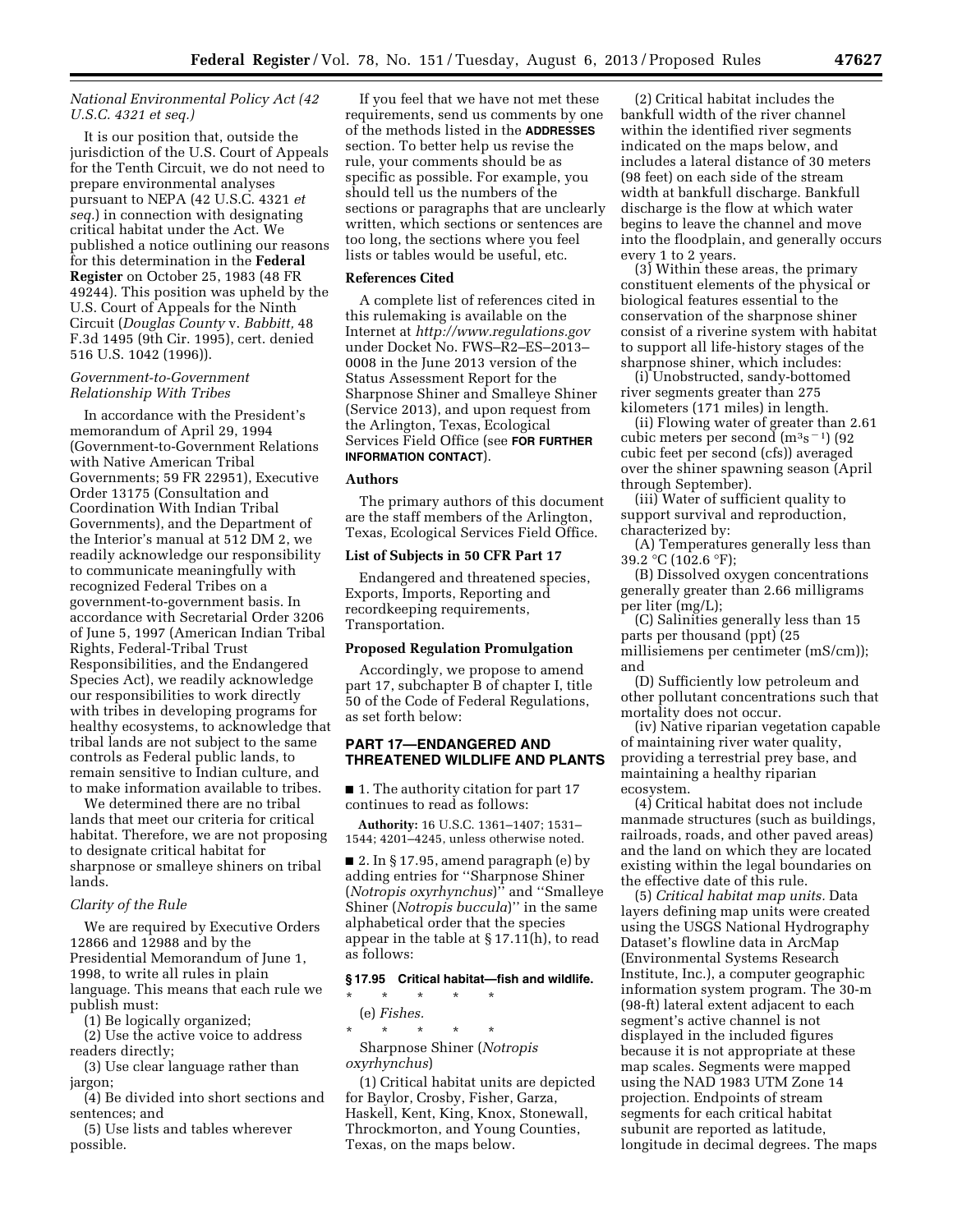in this entry, as modified by any accompanying regulatory text, establish the boundaries of the critical habitat designation. The coordinates or plot points or both on which each map is based are available to the public at the Service's Internet site (*[http://](http://www.fws.gov/southwest/es/ArlingtonTexas/)* 

*[www.fws.gov/southwest/es/](http://www.fws.gov/southwest/es/ArlingtonTexas/)  [ArlingtonTexas/](http://www.fws.gov/southwest/es/ArlingtonTexas/)*), at *[http://](http://www.regulations.gov)  [www.regulations.gov](http://www.regulations.gov)* at Docket No. FWS–R2–ES–2013–0008, and at the Arlington, Texas, Ecological Services Field Office. You may obtain field office location information by contacting one

of the Service regional offices, the addresses of which are listed at 50 CFR 2.2.

(6) Index map of critical habitat for the sharpnose shiner and smalleye shiner follows: **BILLING CODE 4310–55–P** 

# **Index Map: Critical Habitat for the Sharpnose Shiner and Smalleye Shiner**

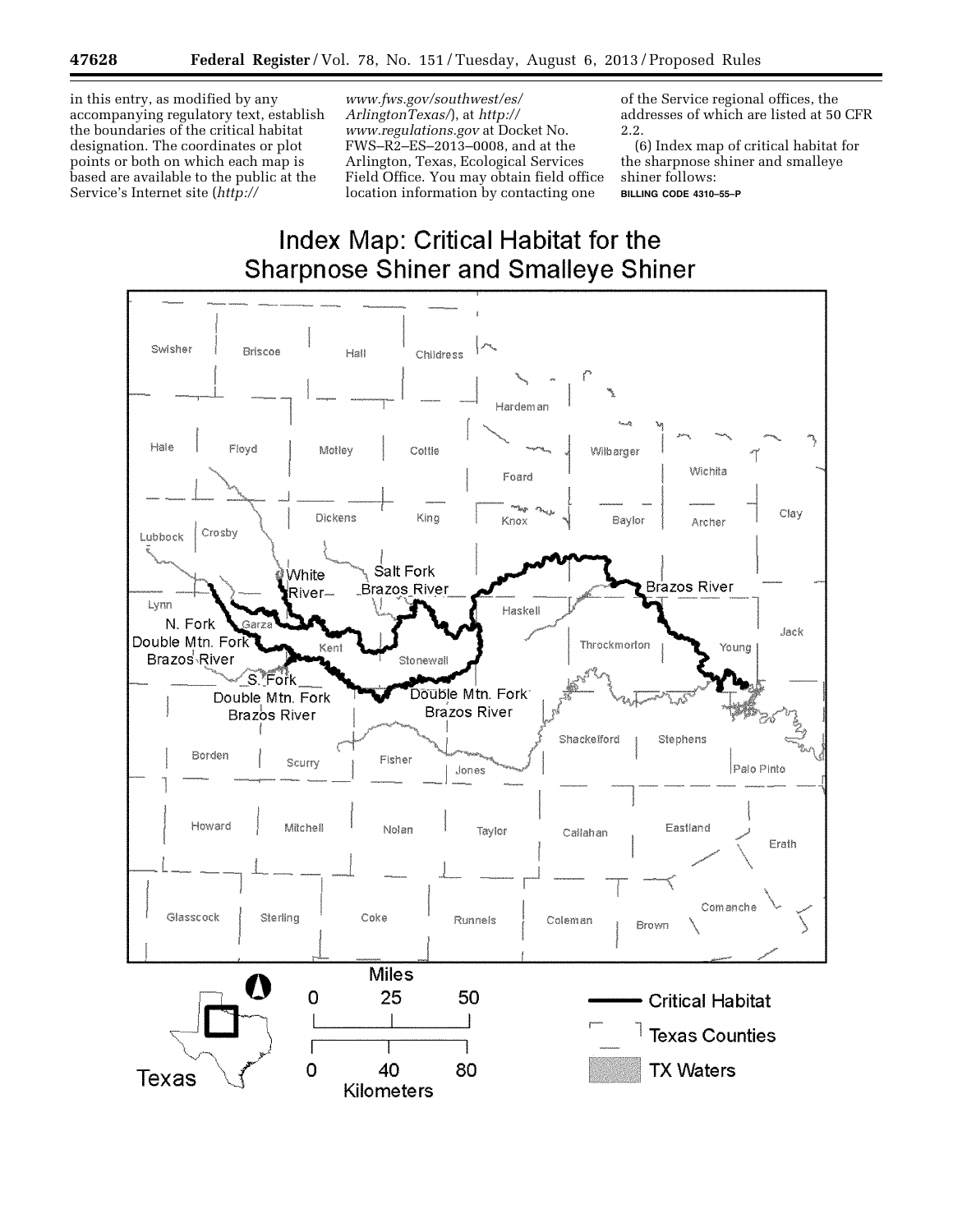(7) Subunit 1: Upper Brazos River Main Stem from approximately 15 river km (9.3 miles) upstream of the eastern border of Young County where it intersects the upper portion of Possum

Kingdom Lake  $(32.974302, -98.509880)$ upstream to the confluence of the Double Mountain Fork of the Brazos River and the Salt Fork of the Brazos River where they form the Brazos River

main stem  $(33.268404, -100.010209)$ ; Baylor, King, Knox, Stonewall, Throckmorton, and Young Counties, Texas. Map of Upper Brazos River Main Stem Subunit follows:

# Critical Habitat for Sharpnose and Smalleye Shiners: Brazos River Main Stem Subunit



(8) Subunit 2: Salt Fork of the Brazos River from its confluence with the Double Mountain Fork of the Brazos

River (33.268404,  $-100.010209$ ) upstream to the McDonald Road crossing (33.356258, -101.345890); Garza, Kent, and Stonewall Counties, Texas. Map of Salt Fork of the Brazos River Subunit follows: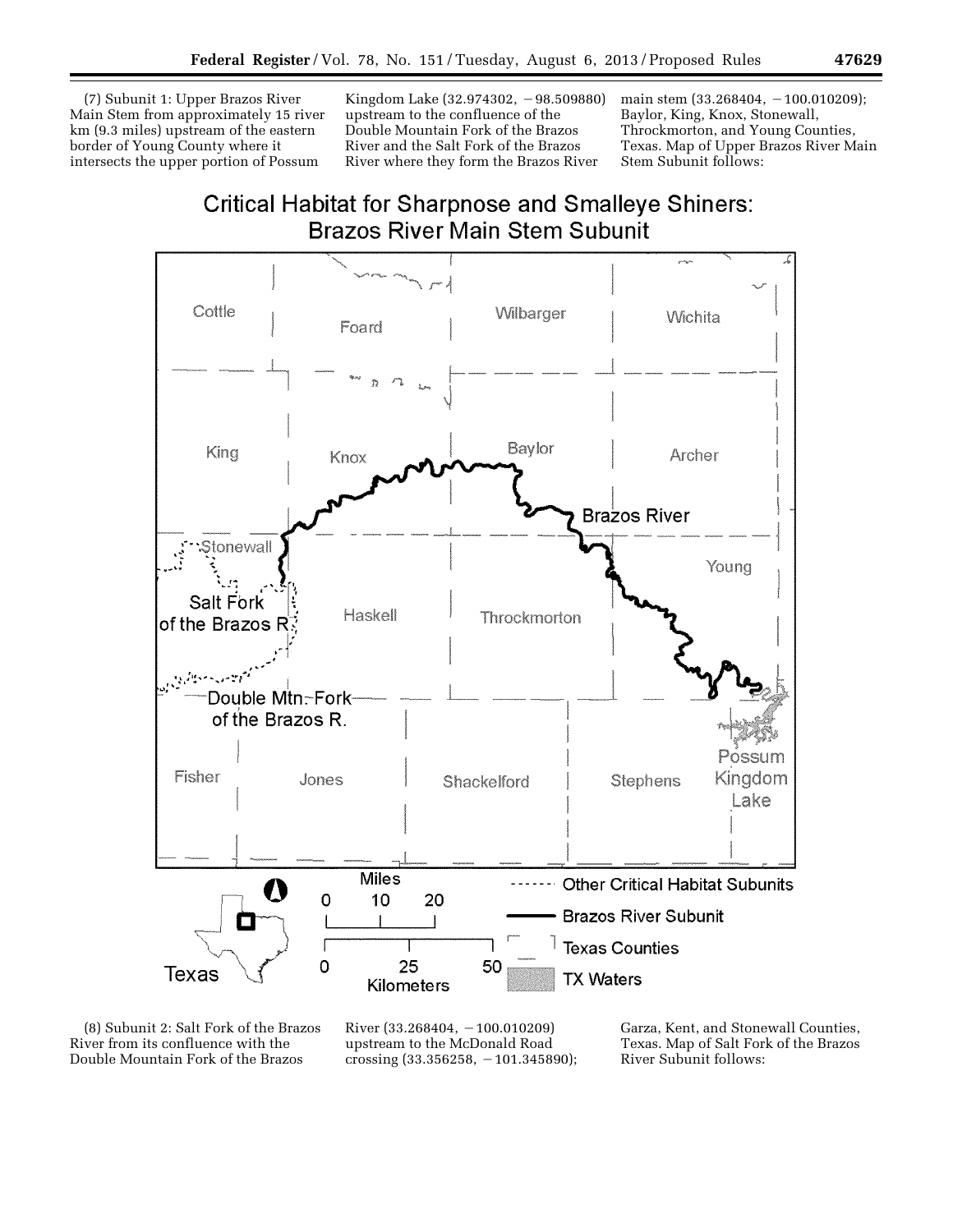

(9) Subunit 3: White River from its confluence with the Salt Fork of the Brazos River (33.241172, -100.936181)

upstream to the White River Lake impoundment (33.457240,  $-101.084546$ ; Crosby, Garza, and Kent Counties, Texas. Map of White River Subunit follows: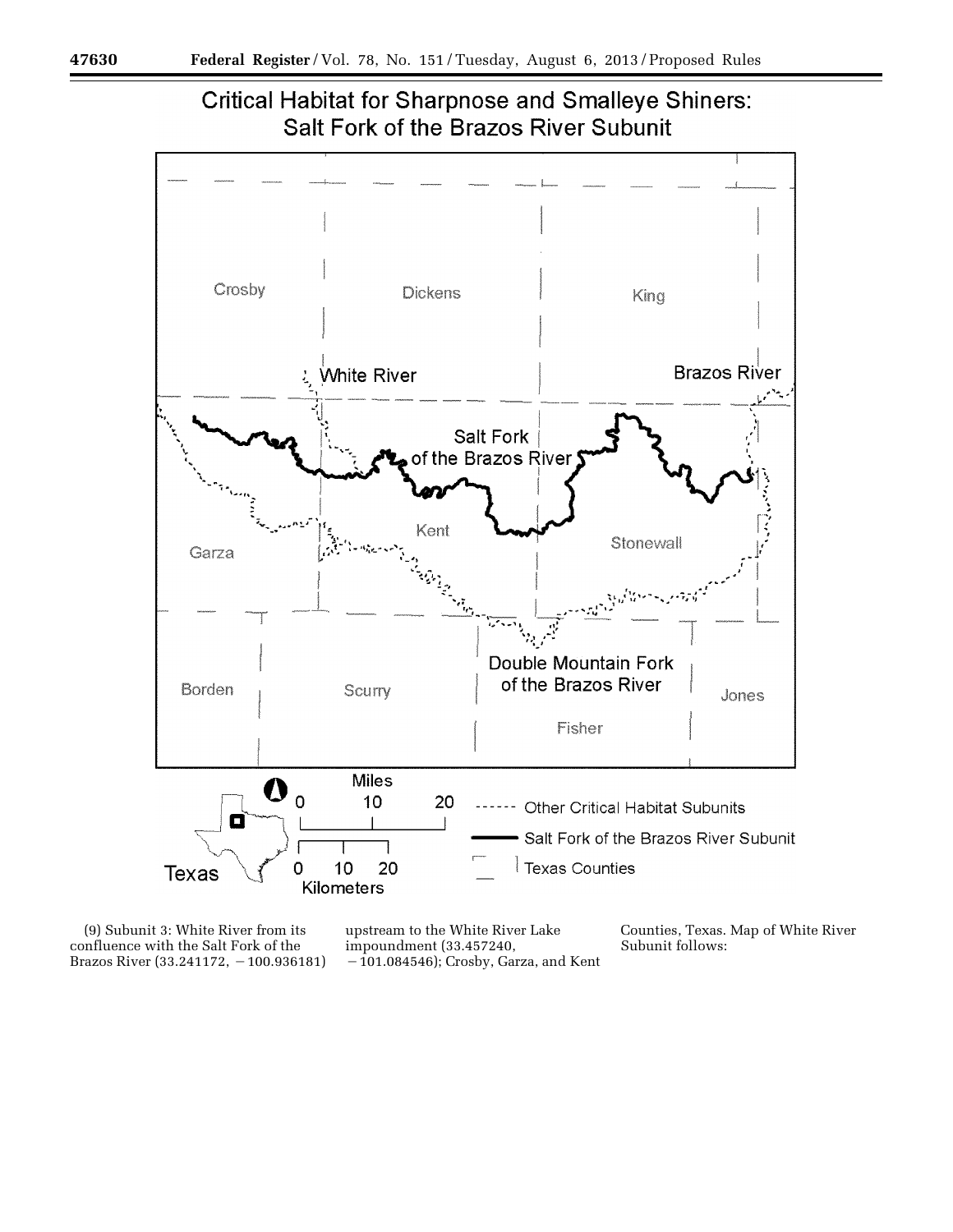



(10) Subunit 4: Double Mountain Fork of the Brazos River from its confluence with the Salt Fork of the Brazos River  $(33.268404, -100.010209)$  upstream to the confluence of the South Fork Double Mountain Fork of the Brazos River and the North Fork Double Mountain Fork of the Brazos River where they form the Double Mountain Fork of the Brazos River (33.100269,  $-100.999803$ ); Fisher,

Haskell, Kent, and Stonewall Counties, Texas. Map of Double Mountain Fork of the Brazos River Subunit follows: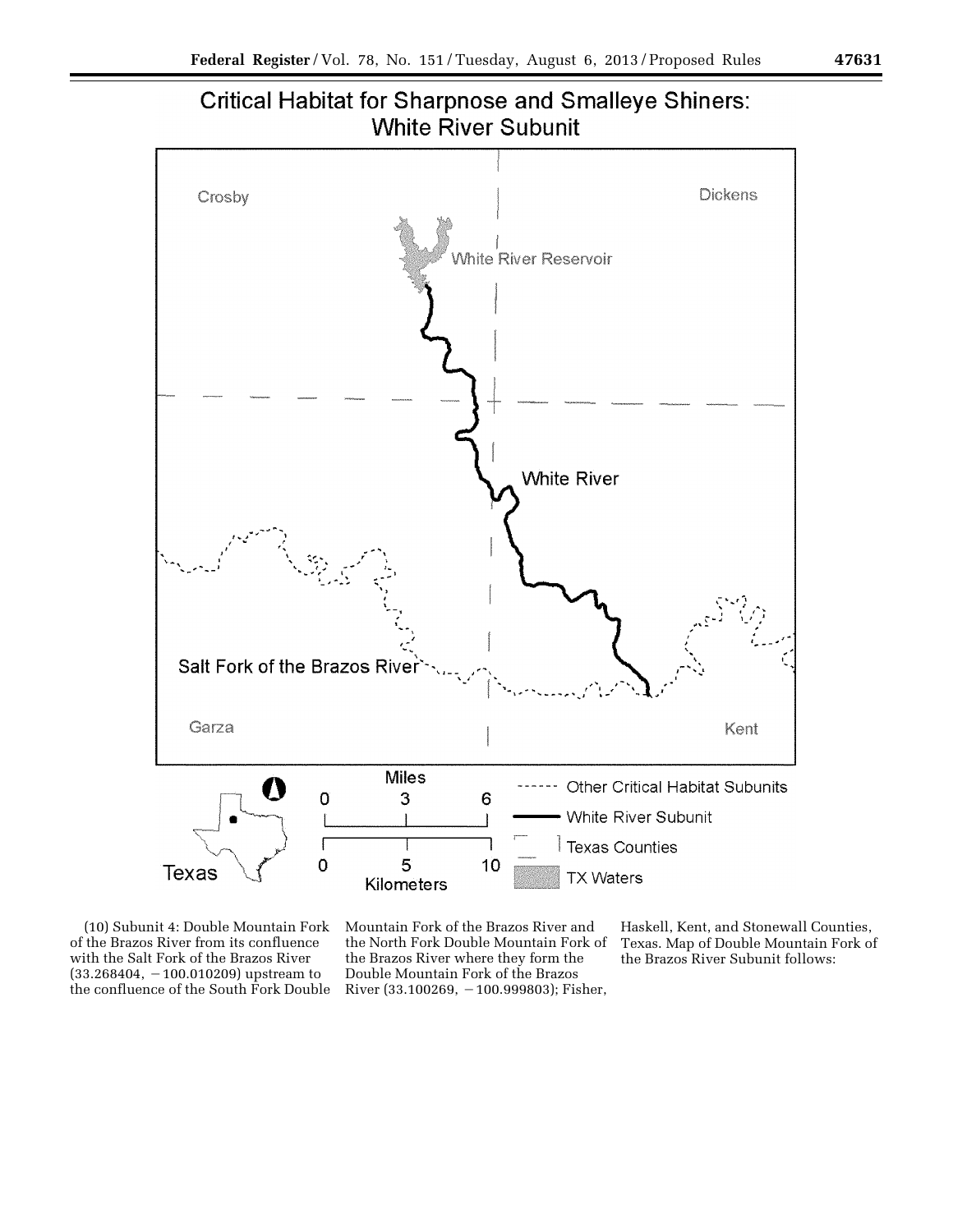

# **Critical Habitat for Sharpnose and Smalleye Shiners:** Double Mountain Fork of the Brazos River Subunit

(11) Subunit 5: North Fork Double Mountain Fork of the Brazos River from its confluence with the South Fork Double Mountain Fork of the Brazos

River  $(33.100269, -100.999803)$ upstream to the earthen impoundment near Janes-Prentice Lake (33.431515, ¥101.479610); Crosby, Garza, and Kent Counties, Texas. Map of North Fork Double Mountain Fork of the Brazos River Subunit follows: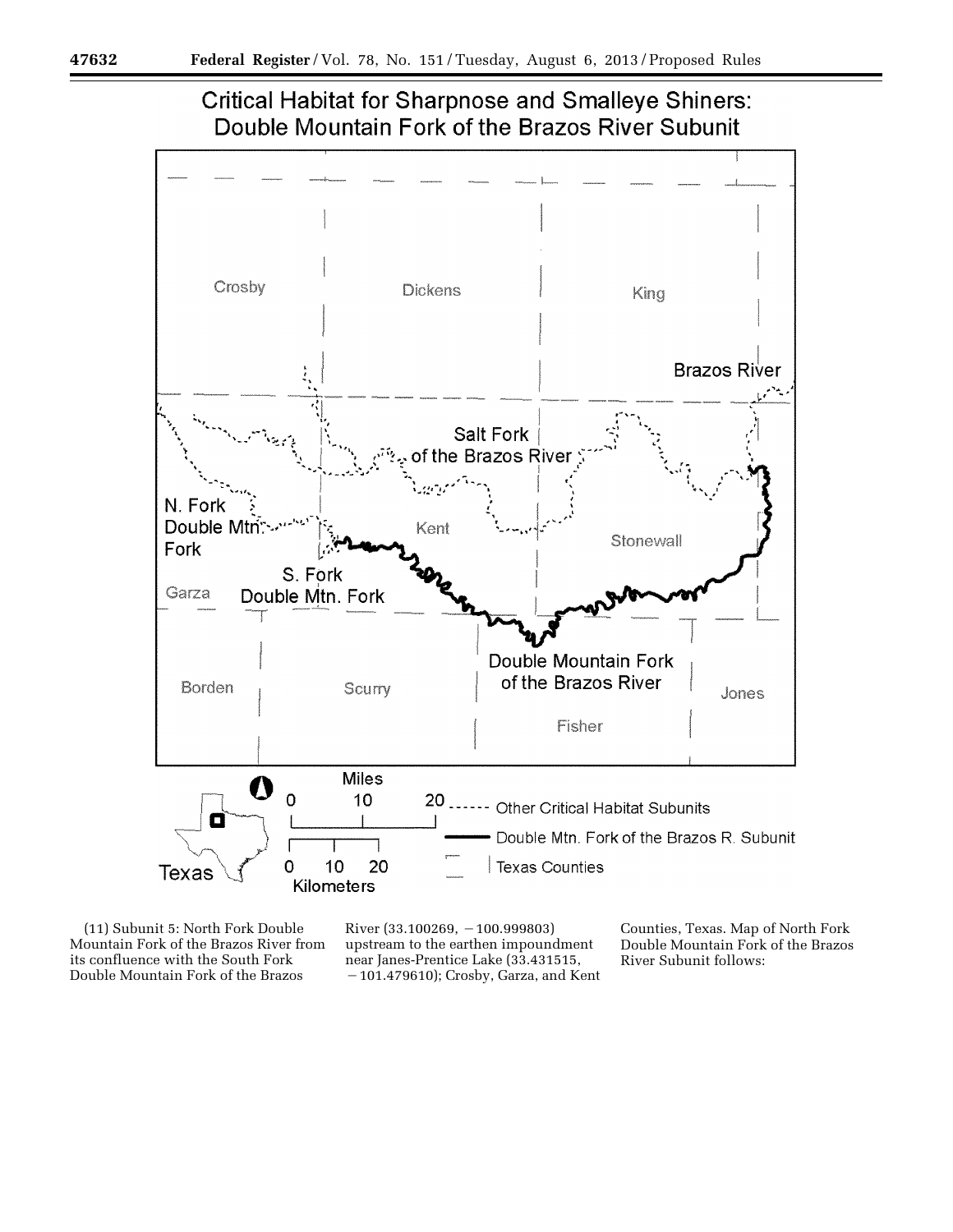



(12) Subunit 6: South Fork Double Mountain Fork of the Brazos River from its confluence with the North Fork Double Mountain Fork of the Brazos

River (33.100269,  $-100.999803$ ) upstream to the John T. Montford Dam of Lake Alan Henry (33.065008,  $-101.039780$ ); Garza and Kent

Counties, Texas. Map of South Fork Double Mountain Fork of the Brazos River Subunit follows: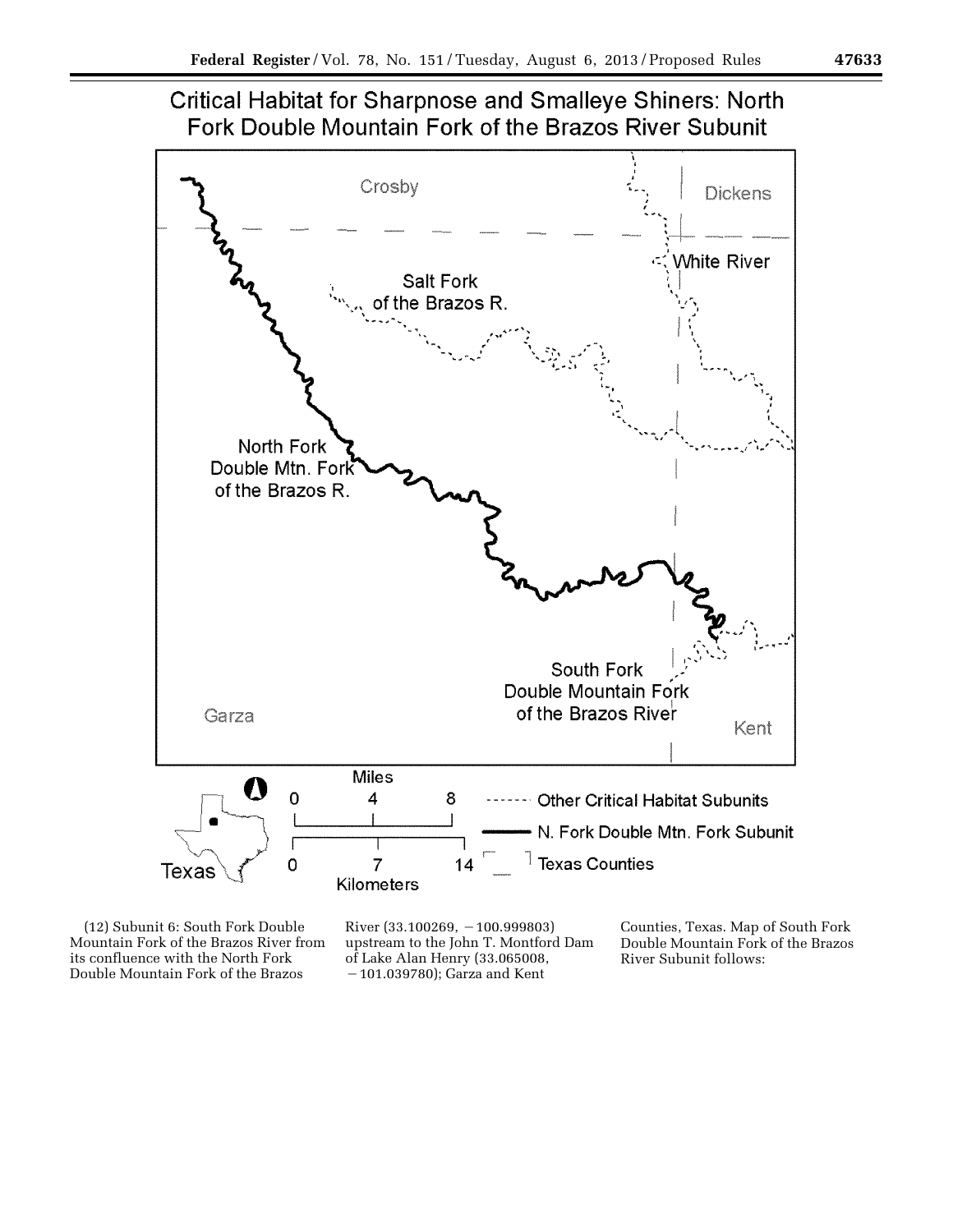



# Smalleye Shiner (*Notropis buccula*)

(1) Critical habitat units are depicted for Baylor, Crosby, Fisher, Garza, Haskell, Kent, King, Knox, Stonewall, Throckmorton, and Young Counties, Texas, on the maps.

(2) Critical habitat includes the bankfull width of the river channel within the identified river segments indicated on the maps, and includes a lateral distance of 30 meters (98 feet) on each side of the stream width at bankfull discharge. Bankfull discharge is the flow at which water begins to

leave the channel and move into the floodplain and generally occurs every 1 to 2 years.

(3) Within these areas, the primary constituent elements of the physical or biological features essential to the conservation of the smalleye shiner consist of a riverine system with habitat to support all life-history stages of the smalleye shiner, which includes:

(i) Unobstructed, sandy-bottomed river segments greater than 275 kilometers (171 miles) in length.

(ii) Flowing water of greater than 6.43 cubic meters per second  $(m^3s^{-1})$  (227)

cubic feet per second (cfs)) averaged over the shiner spawning season (April through September).

(iii) Water of sufficient quality to support survival and reproduction, characterized by:

(A) Temperatures generally less than 40.6 °C (105.1 °F);

(B) Dissolved oxygen concentrations generally greater than 2.11 milligrams per liter (mg/L);

(C) Salinities generally less than 18 parts per thousand (ppt) (30 millisiemens per centimeter (mS/cm)); and